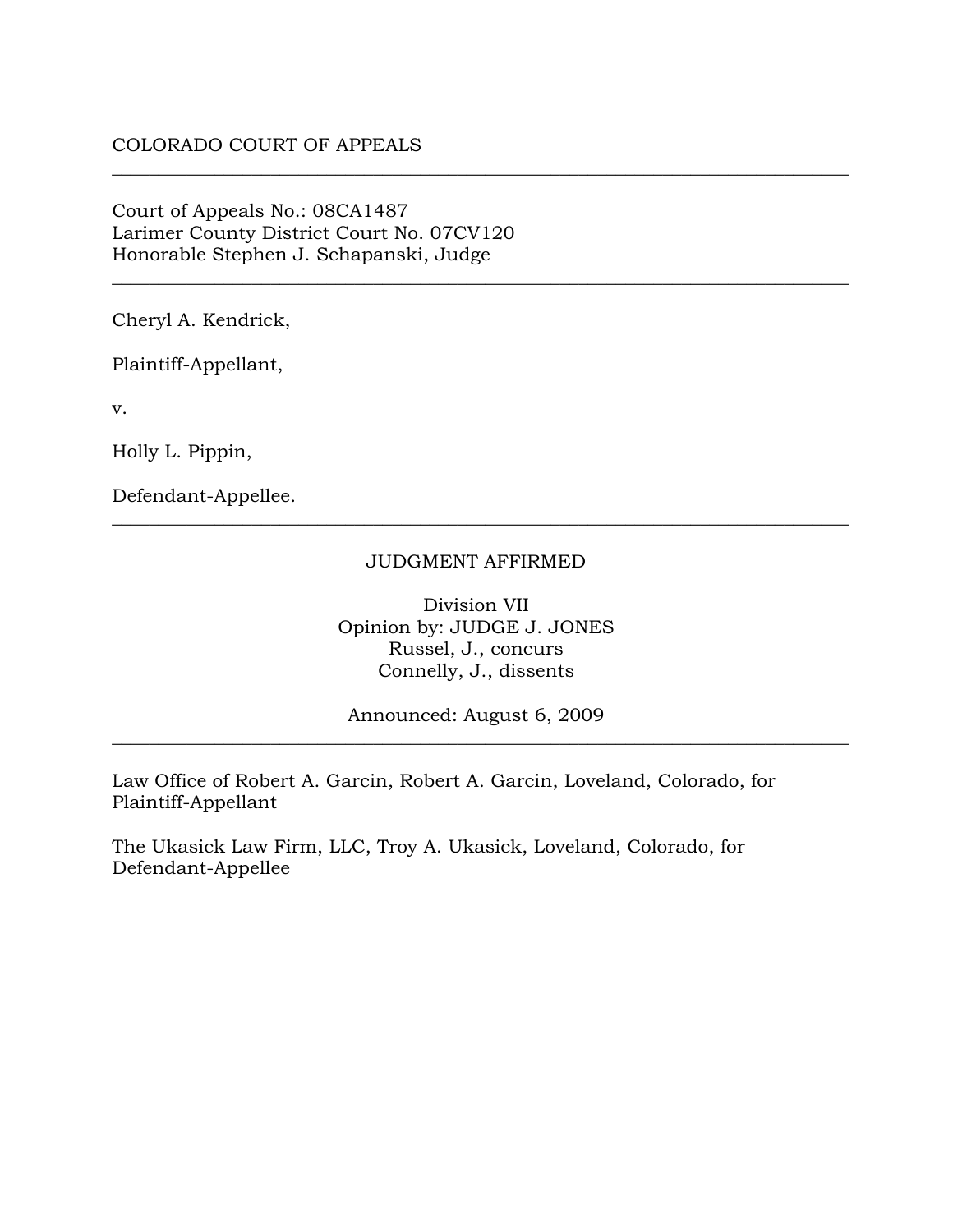This is a personal injury case arising out of an automobile accident. A jury found that defendant, Holly L. Pippin, was not negligent in causing the accident, in which her pickup truck struck the car of plaintiff, Cheryl A. Kendrick. Ms. Kendrick appeals, contending that the district court erred when it (1) gave the jury a "sudden emergency" instruction because there was no competent evidence of a sudden emergency; (2) failed to give the jury a res ipsa loquitur instruction because the manner in which the accident occurred gave rise to a presumption that Ms. Pippin was negligent; (3) denied her motion for a new trial because a juror who was an engineer made calculations regarding speed, distance, and reaction time that she shared with the other jurors during deliberations; and (4) limited voir dire to thirty minutes per side because that amount of time was inadequate to question the seventeen prospective jurors. We perceive no error, and therefore we affirm.

# I. Background

The accident occurred on the morning of February 10, 2006, at the intersection of 37th Street and Highway 287 (North Garfield Street) in Loveland. It had been snowing for several hours. Ms. Kendrick was stopped (because of a red light) in the eastbound left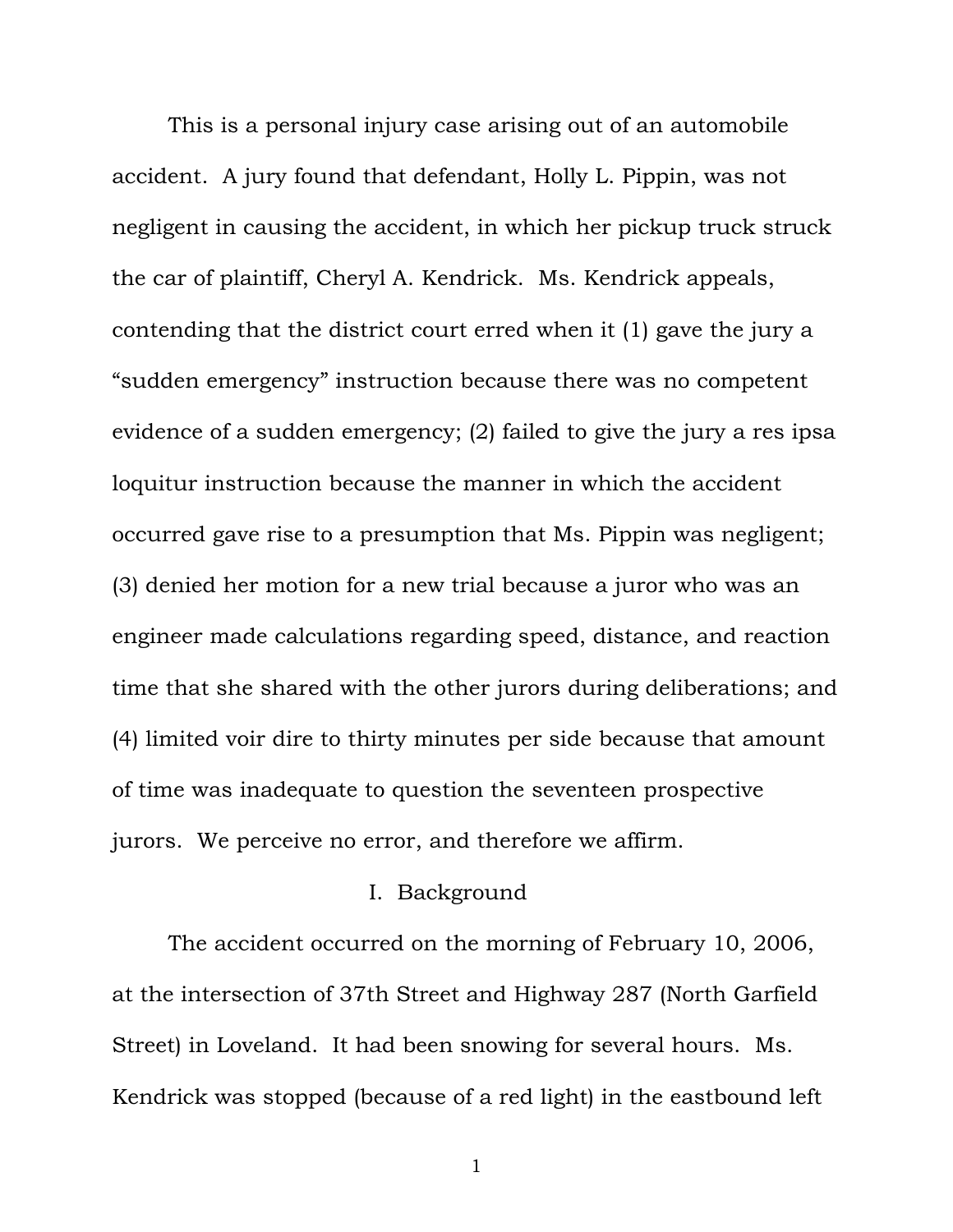turn lane of 37th Street. As Ms. Pippin was driving her pickup truck southbound on Highway 287, approaching 37th Street, she applied her brakes when the traffic signal turned from green to yellow. Her truck began to slide, and Ms. Pippin realized that she would not be able to stop before the signal turned red. In an effort to avoid colliding with any vehicles entering the intersection, she attempted to make a right turn onto westbound 37th Street. She could not complete the turn, however, and her truck went over the 37th Street center median, striking the driver's side of Ms. Kendrick's car.

Ms. Kendrick sued Ms. Pippin for negligence. A jury found that Ms. Kendrick had incurred injuries, damages, or losses, but that Ms. Pippin was not negligent and that Ms. Pippin's negligence, if any, was not a cause of Ms. Kendrick's injuries, damages, or losses.

# II. Discussion

### A. Sudden Emergency Instruction

Ms. Kendrick contends initially that the district court abused its discretion by instructing the jury on the sudden emergency doctrine. Specifically, she argues that only Ms. Pippin testified that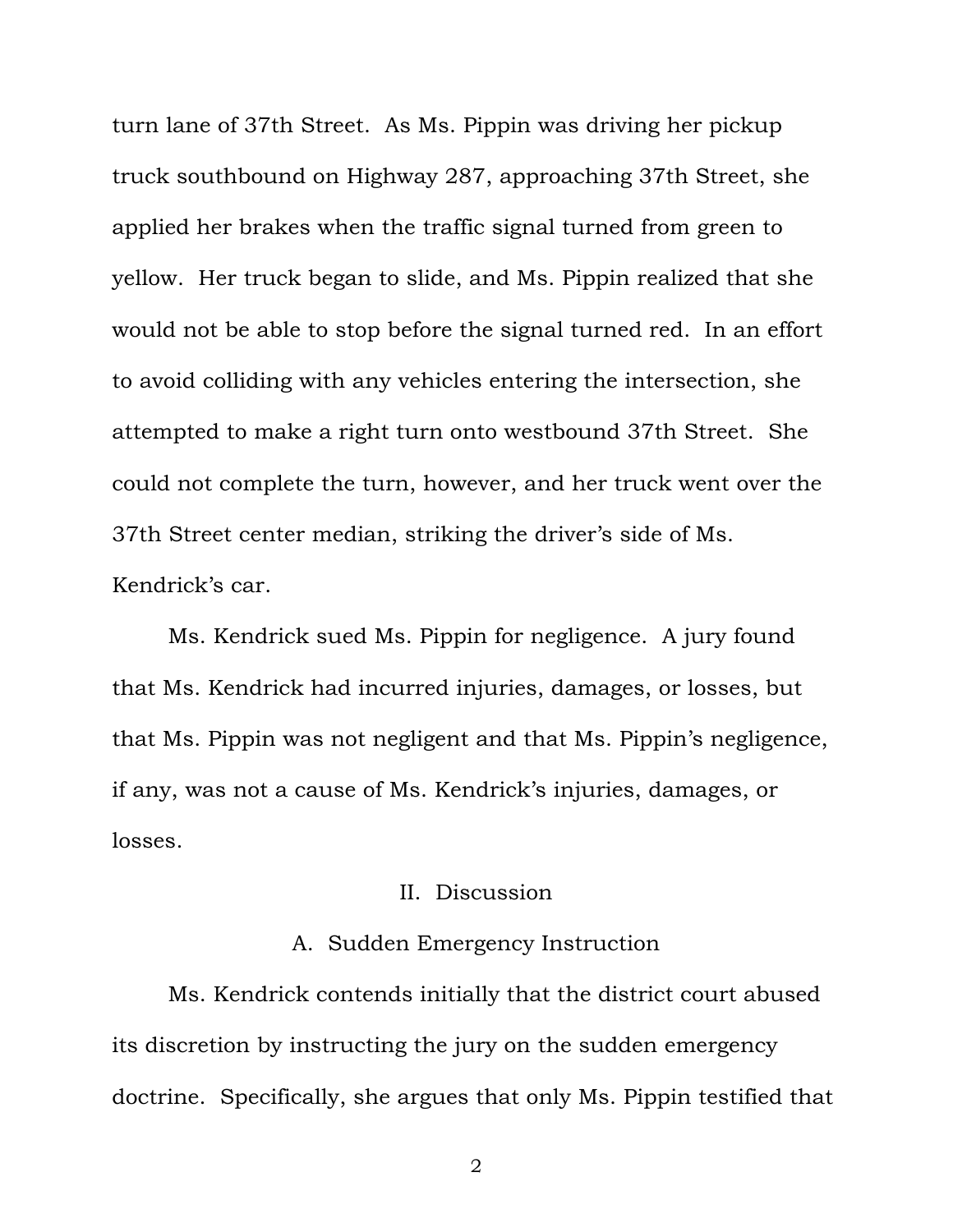the ice or snow on the road was unexpected, and that this testimony did not amount to competent evidence supporting the sudden emergency instruction.

The court gave the jury the following instruction on sudden emergency:

A person who, through no fault of his or her own, is placed in a sudden emergency, is not chargeable with negligence if the person exercises that degree of care which a reasonably careful person would have exercised under the same or similar circumstances.

We review the district court's decision to give a particular jury instruction for an abuse of discretion. *Fishman v. Kotts*, 179 P.3d 232, 235 (Colo. App. 2007). "We will find an abuse of discretion only upon a showing that the court's ruling was manifestly arbitrary, unreasonable, or unfair." *City of Brighton v. Palizzi*, \_\_\_ P.3d \_\_\_, \_\_\_ (Colo. App. No. 07CA1343, Oct. 30, 2008).

Under the sudden emergency doctrine, "a person confronted with sudden or unexpected circumstances calling for immediate action is not expected to exercise the judgment of one acting under normal conditions." *Young v. Clark*, 814 P.2d 364, 365 (Colo. 1991). The existence of such an emergency "is merely a circumstance to be considered in determining whether the actor's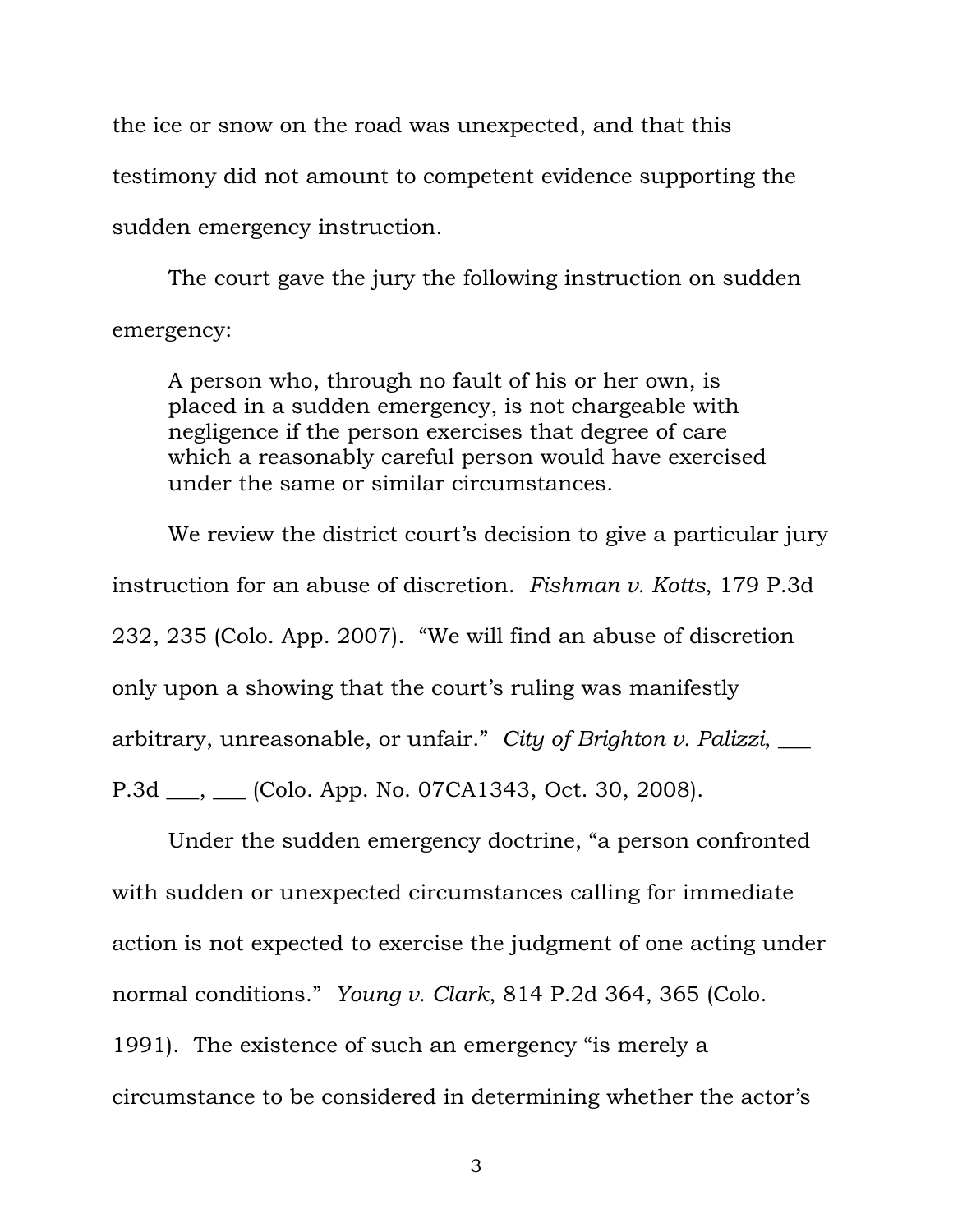conduct was reasonable," and therefore does not preclude a finding that the actor was negligent. *Id*.; *accord Hesse v. McClintic*, 176 P.3d 759, 764 (Colo. 2008). The questions whether there was a sudden emergency and, if so, whether the actor was negligent are questions of fact to be determined by the fact finder. *Hesse*, 176 P.3d at 764; *Davis v. Cline*, 177 Colo. 204, 208, 493 P.2d 362, 364 (1972); *Stewart v. Stout*, 143 Colo. 70, 72, 351 P.2d 847, 848 (1960); *Vu v. Fouts*, 924 P.2d 1129, 1132 (Colo. App. 1996).

A party is entitled to have a sudden emergency instruction submitted to the jury "where competent evidence is presented that [the] party was confronted with a sudden or expected occurrence not of the party's own making." *Young*, 814 P.2d at 369; *Davis*, 177 Colo. at 208, 493 P.2d at 364-65; *Vu*, 924 P.2d at 1132. This is so even where the evidence of a sudden emergency is conflicting. *See Hetrick v. Dame*, 536 P.2d 1153, 1155 (Colo. App. 1975) (not published pursuant to C.A.R. 35(f)).

Contrary to Ms. Kendrick's assertion, there was competent evidence that Ms. Pippin was confronted with a sudden emergency. Ms. Pippin testified that she had lived in Colorado her entire life and had almost thirteen years' worth of experience driving in snow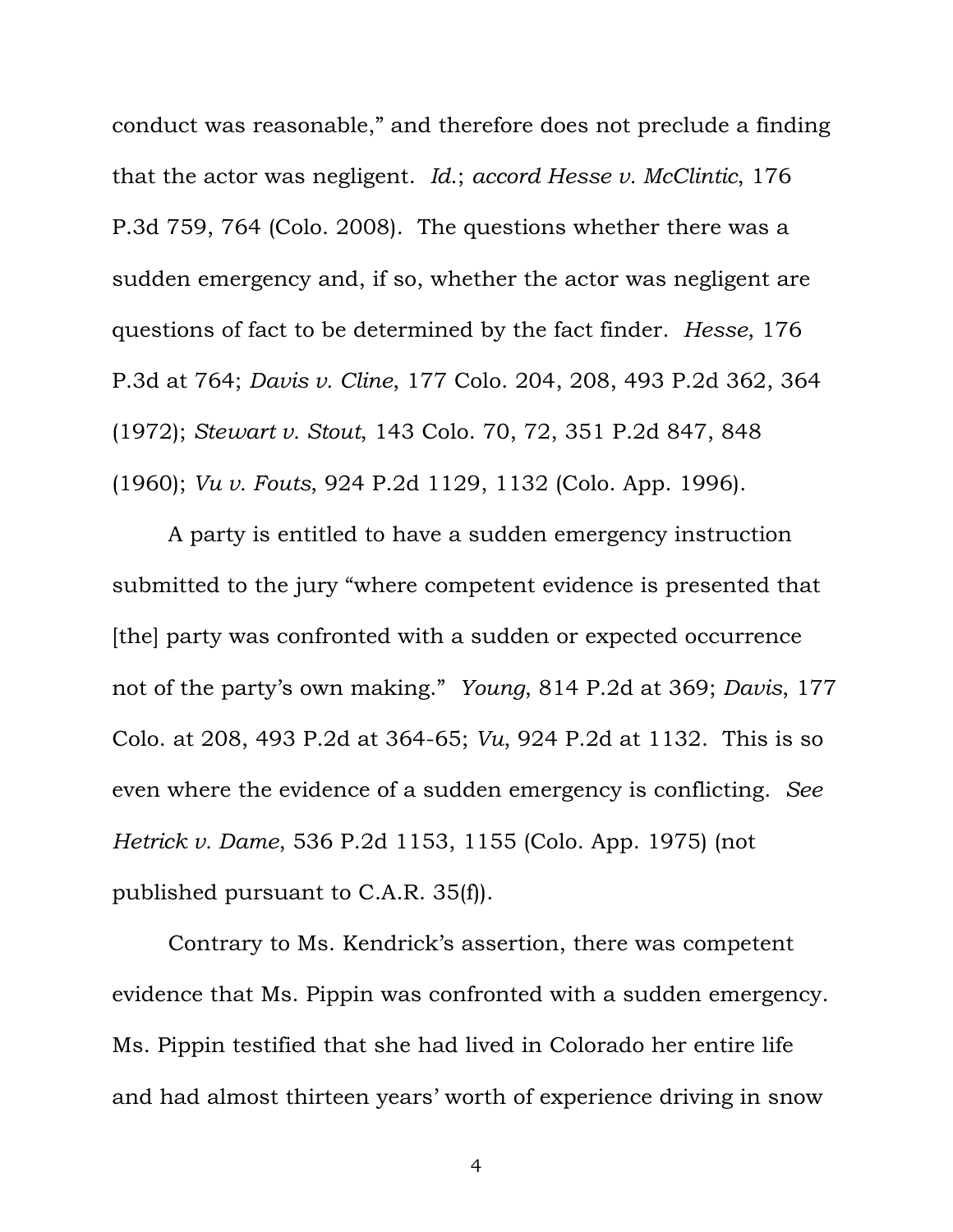and ice. She traveled the same route to work every day and was familiar with the traffic patterns of that route. Immediately prior to the accident, she had driven four miles through seven or eight intersections without losing control of her vehicle or sliding. She knew that it had been drizzling the night before the accident, but thought that the roads were "pretty clear" until she got to the intersection. She was driving at forty miles per hour, below the posted speed limit of forty-five miles per hour.

In light of Ms. Pippin's testimony, the district court properly instructed the jury on sudden emergency. *Cf. Stewart*, 143 Colo. at 72, 351 P.2d at 848 (sudden emergency instruction appropriate where both parties came upon a patch of ice on a curve of a mountain road and road to that point was dry); *Hetrick*, 536 P.2d at 1154-56 (sudden emergency instruction appropriate where the defendant's vehicle rear-ended the plaintiff's vehicle on a patch of ice on a slushy and icy road where road was generally snow packed, slushy, and icy in spots). Though Ms. Kendrick contends that Ms. Pippin's testimony was not corroborated by other evidence, she cites no authority for the proposition that such corroboration is required before a sudden emergency instruction may be given. Any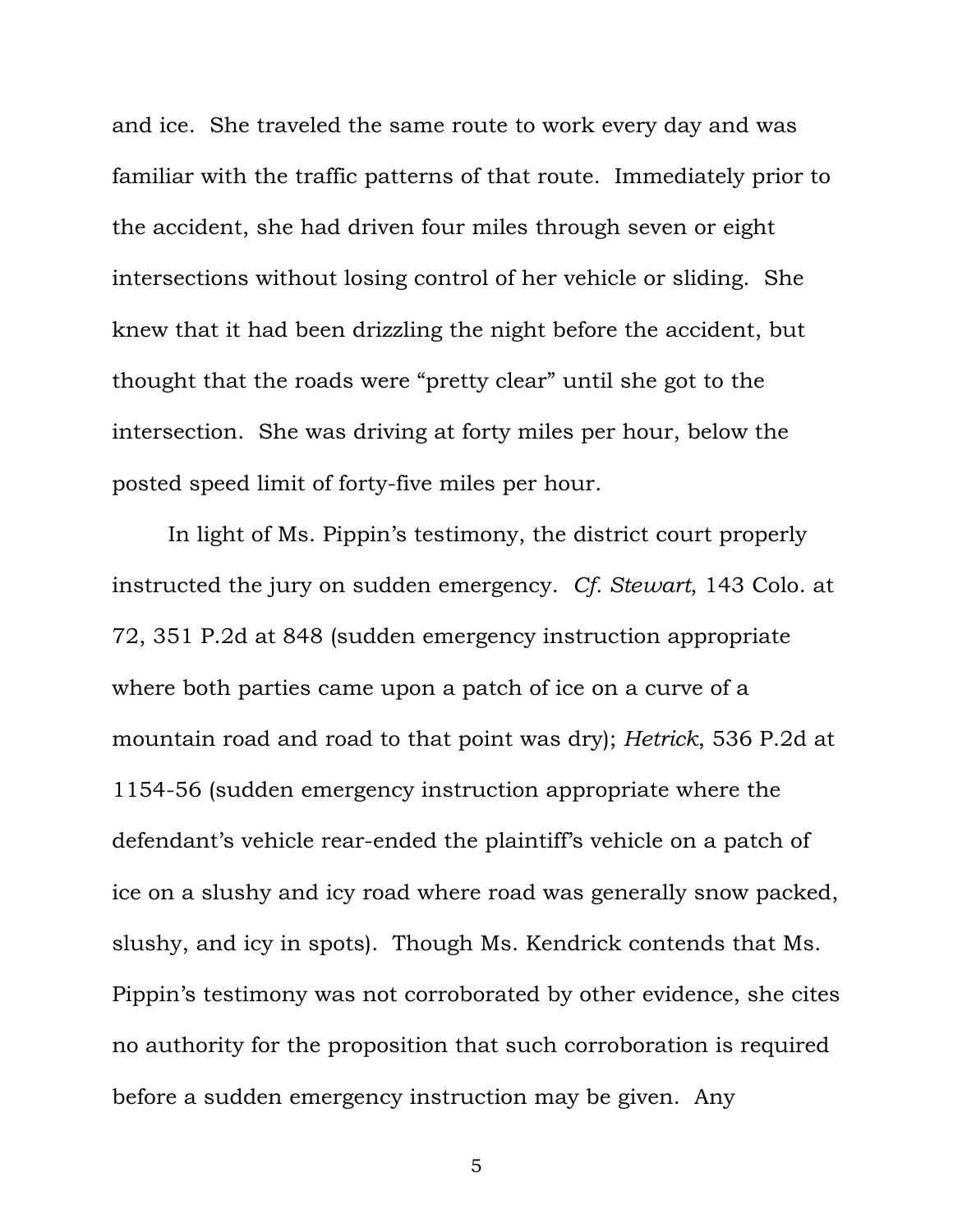discrepancies between Ms. Pippin's testimony and other testimony were for the jury to resolve; such discrepancies, if any, did not dictate that the court refuse to give the jury the instruction.

B. Presumption of Negligence Instruction

Ms. Kendrick next contends that the district court erred when it rejected her proposed jury instruction which, in effect, would have told the jury that Ms. Pippin was presumed to have been negligent.

Ms. Kendrick tendered the following proposed instruction:

"Presumptions" are legal rules based upon experience or public policy and established in the law to help the jury decide the case.

When the driver of a motor vehicle hits another which is stopped, the law presumes that the driver was negligent.

We review the district court's rejection of a tendered jury

instruction for an abuse of discretion. *Garhart v.* 

*Columbia/Healthone, L.L.C.*, 95 P.3d 571, 588-89 (Colo. 2004).

Ms. Kendrick's proposed instruction purported to be derived

from CJI-Civ. 4th 11:12 and *Iacino v. Brown*, 121 Colo. 450, 217

P.2d 266 (1950). That pattern instruction, however, by its terms is

to be given in cases involving rear-end collisions, as was the case in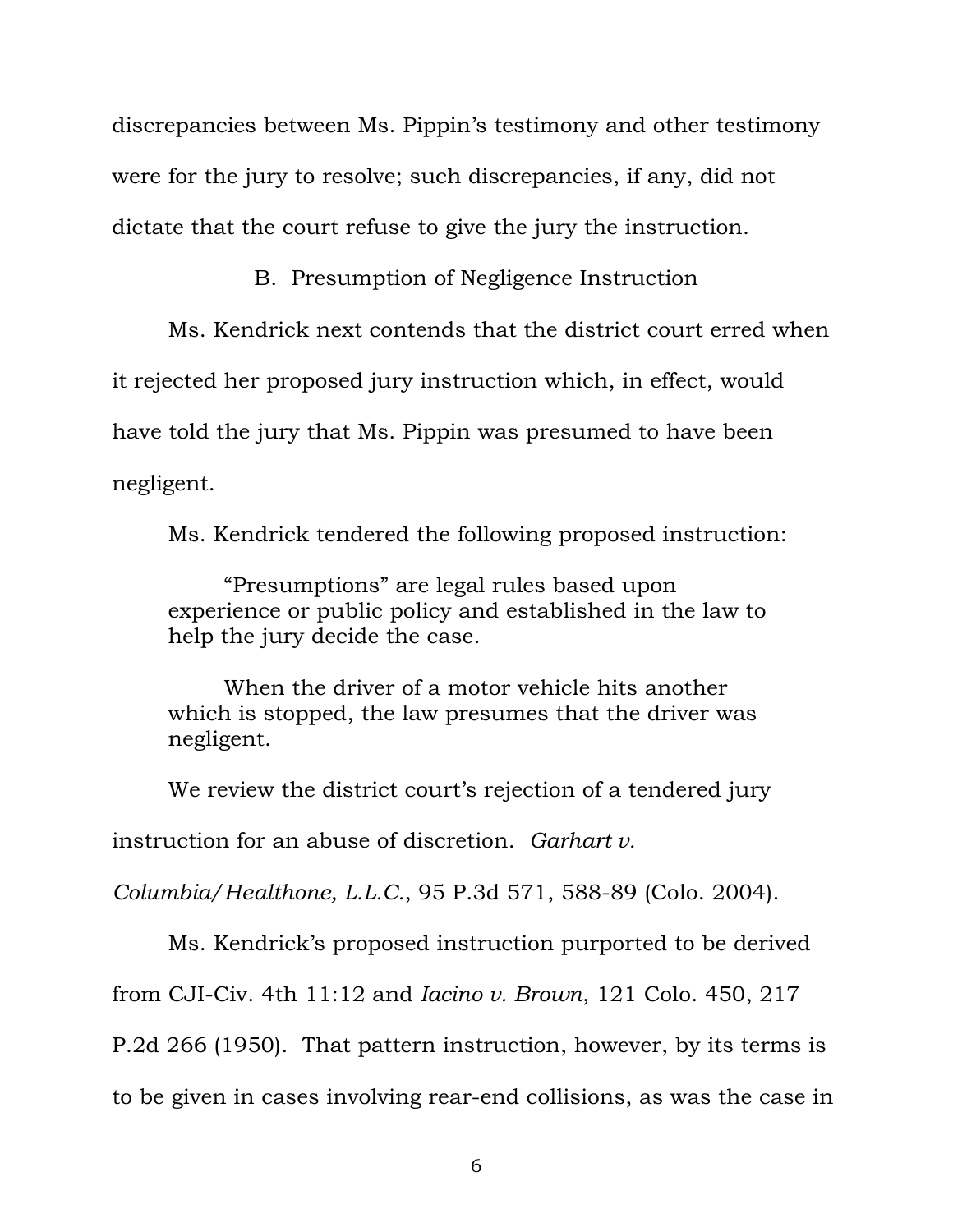*Iacino*. This case did not involve such a collision, and Ms. Kendrick cites no authority for the proposition that a presumption of negligence arises whenever a stationary vehicle is struck by another vehicle.

Indeed, such a presumption does not arise even in every case where a stationary vehicle is struck from behind by another vehicle. In *Bettner v. Boring*, 764 P.2d 829 (Colo. 1988), the defendant's vehicle slid on ice, went off the road, and struck the plaintiff's vehicle, which had also slid off the road a few minutes earlier and was parked in a field, on the left rear corner. The plaintiff's attorney tendered presumption instructions tracking the language of a substantially similar prior version of CJI-Civ. 4th 11:12, but the district court rejected them. *Id*. at 830-32.

The supreme court held that the district court did not abuse its discretion in rejecting the instructions because (1) an instruction on such a presumption is appropriate only where both vehicles were located on the road or on the shoulder, were in relatively close proximity to each other, and were facing the same direction, *and* (2) a cause other than the defendant's negligence – specifically, the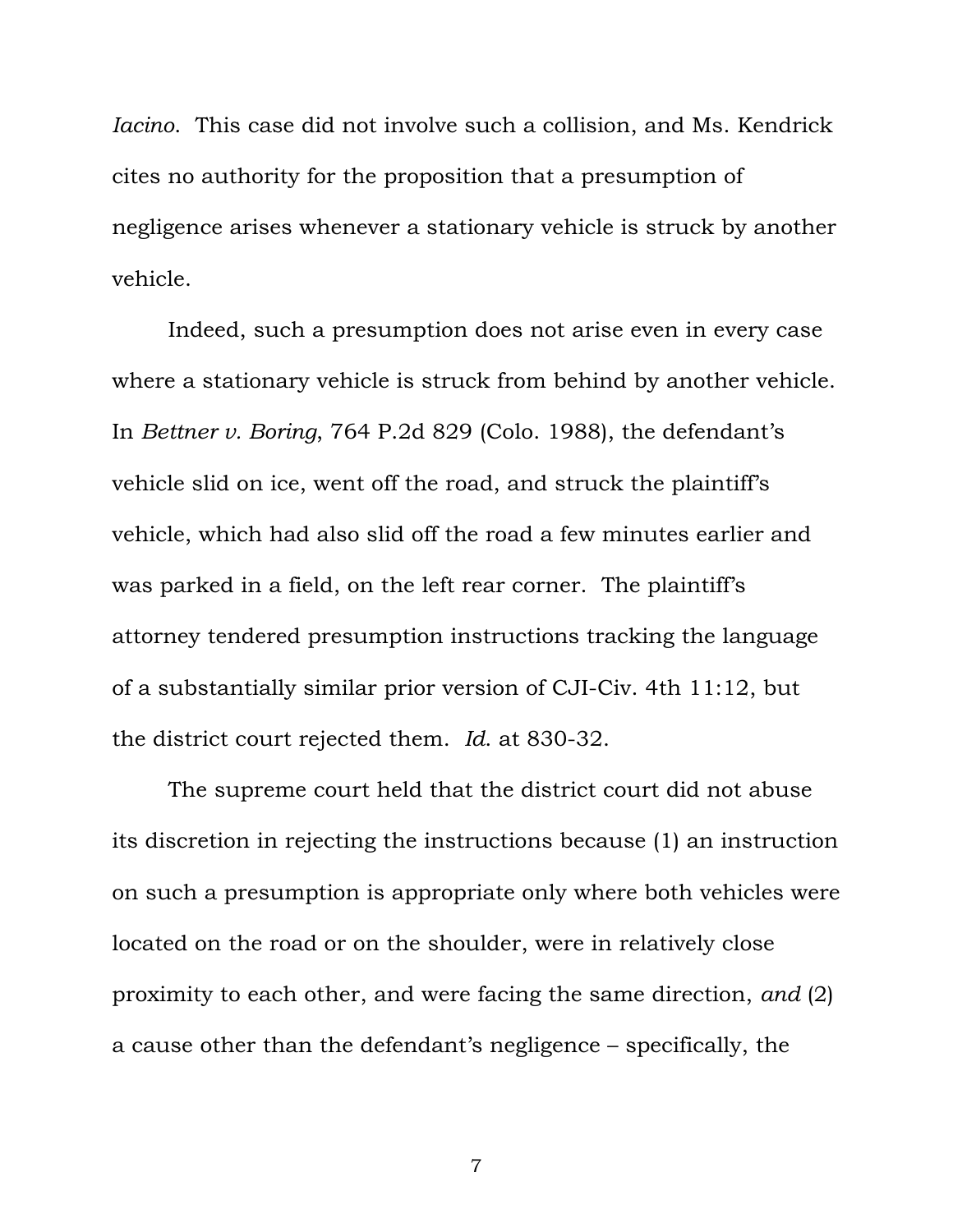unexpected condition of the road – was not sufficiently eliminated by the evidence. *Id*. at 832-35 & n.4.

The two automobile accident cases which Ms. Kendrick cites in support of her argument, *Trione v. Mike Wallen Standard, Inc.*, 902 P.2d 454 (Colo. App. 1995), and *Eddy v. McAninch*, 141 Colo. 223, 347 P.2d 499 (1959), are distinguishable. In *Trione*, a vehicle being towed by a tow truck swerved into oncoming traffic. In *Eddy*, the defendant's vehicle's brakes had failed because the defendant had failed to maintain them. The facts of those cases are not analogous to those here.

Much more on point is *Devenyns v. Hartig*, 983 P.2d 63 (Colo. App. 1998). The plaintiff and the defendant were traveling on the same road, in the same direction. The defendant's vehicle, which was in front of the plaintiff's vehicle, spun on ice, causing it to be facing the plaintiff's vehicle, which then struck the defendant's vehicle. *Id*. at 66. The plaintiff's attorney tendered an instruction which would have told the jury the defendant was presumed negligent because her vehicle was on the wrong side of the road when the plaintiff's vehicle struck it. (The instruction was based on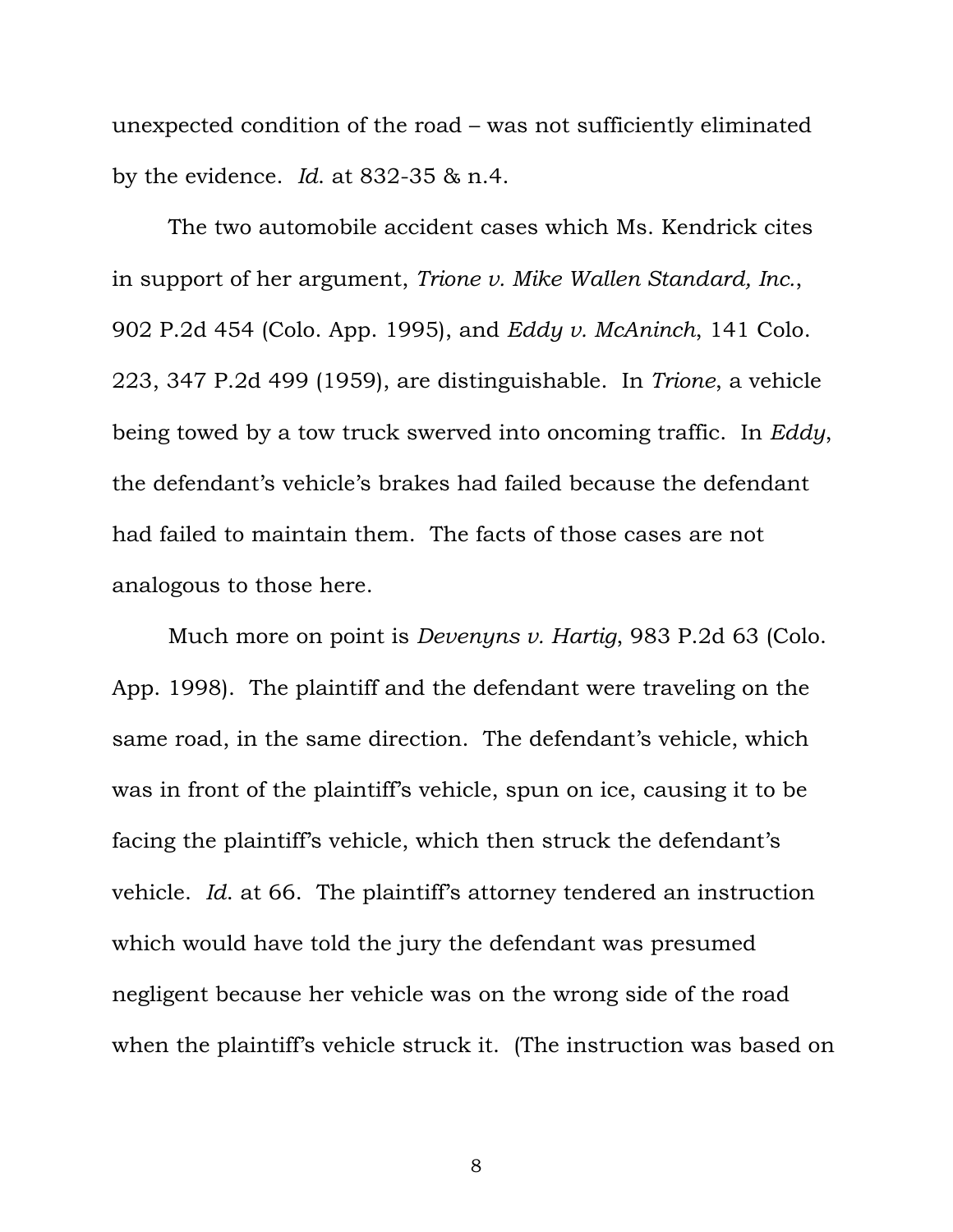a previous version of CJI-Civ. 4th 11:10.) The district court rejected it. *Id*. at 70.

 A division of our court held that the district court properly rejected the proposed instruction because the defendant's vehicle ended up facing in the wrong direction only because it spun on ice, and not because the defendant was driving on the wrong side of the road. *Id*. The division further concluded that because the defendant presented evidence of the weather and the icy condition of the road, the version of the presumption instruction which could have been given if the defendant had been driving on the wrong side of the road was not the one tendered by the plaintiff, but the one in a prior version of CJI-Civ. 4th 3:5 which tells the jury that it may, but is not required to, accept the presumption. The plaintiff had not requested that instruction, and the district court "was under no obligation to fashion it." *Id.*

 The facts in this case are similar to those in *Bettner* and *Devenyns*. Ms. Pippin presented competent evidence that her car slid because of unexpected ice on the road. Ms. Kendrick's evidence did not sufficiently eliminate the possibility that the collision was caused by factors other than Ms. Pippin's negligence. *See Bettner*,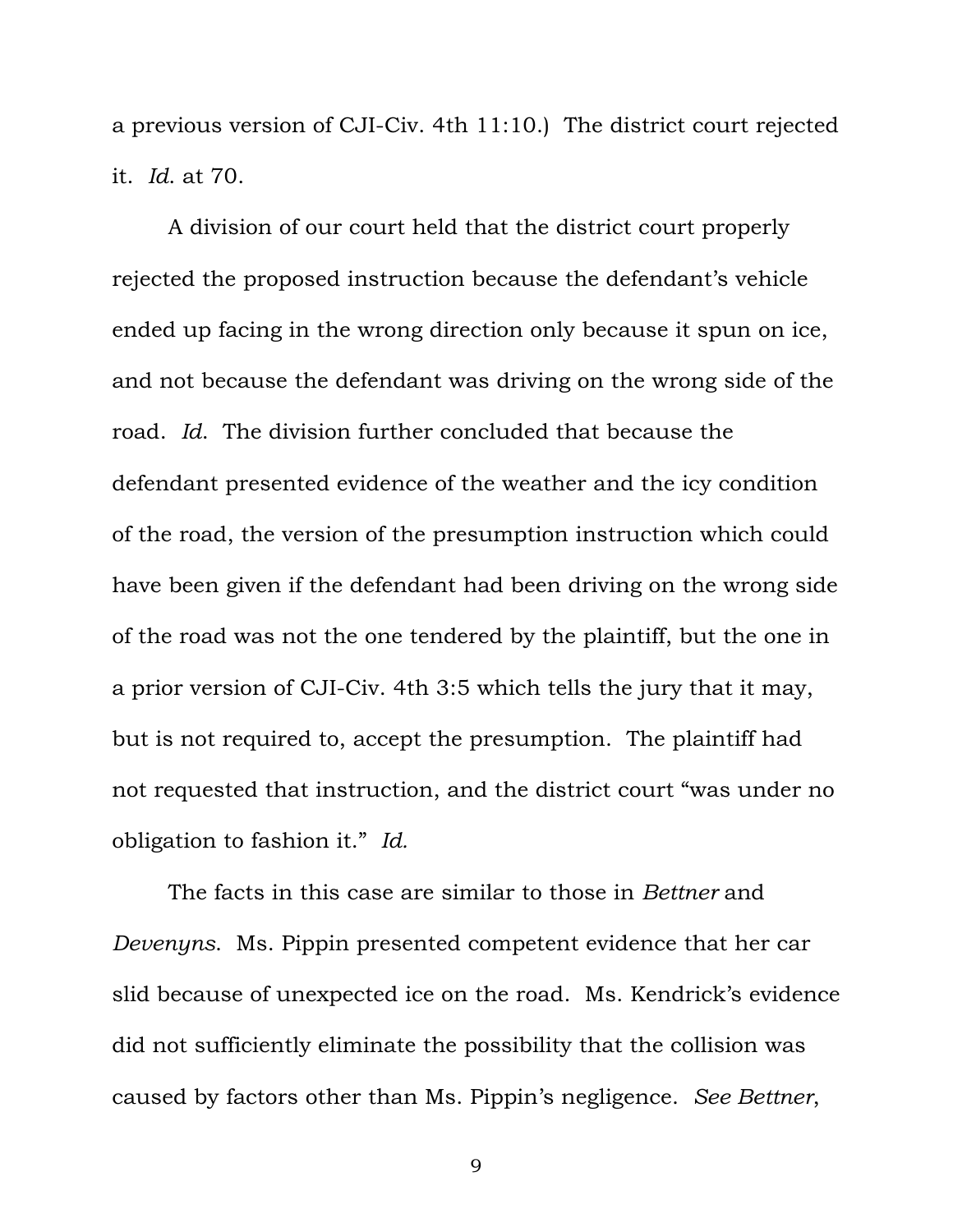764 P.2d at 832 n.2 (observing that the doctrine of res ipsa loquitur does not apply where negligence is not the only reasonable explanation for the accident); *Zimmerman v. Franzen*, 121 Colo. 574, 590, 220 P.2d 344, 352 (1950) (res ipsa loquitur instruction is not appropriate if the evidence shows there was another proximate or contributing cause of the injury). Therefore, the district court did not abuse its discretion in rejecting the instruction. Moreover, in light of the evidence presented by Ms. Pippin rebutting any potential presumption, the presumption instruction tendered by Ms. Kendrick, like the one at issue in *Devenyns*, would not have been a complete statement of the applicable law in any event.

### C. Juror Misconduct

 Ms. Kendrick also contends that the district court erred in denying her motion for a new trial based on alleged juror misconduct. We perceive no such misconduct.

Ms. Kendrick filed a motion for a new trial based on allegations that, during deliberations, the jury foreperson, an engineer, performed calculations regarding Ms. Pippin's speed, distance, and reaction time which she shared with the other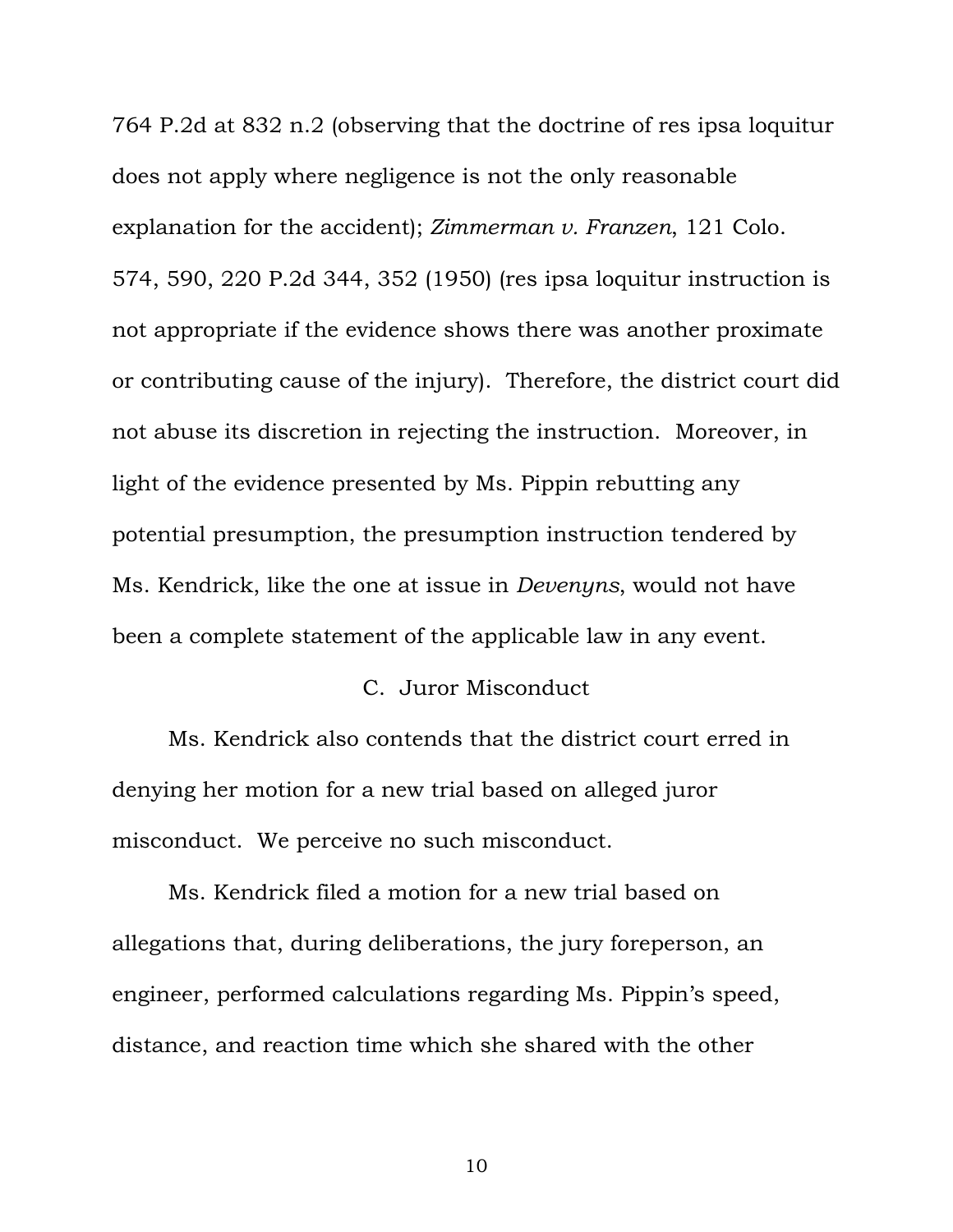jurors.[1](#page-11-0) The motion was supported by an affidavit from a consultant retained by Ms. Kendrick who had interviewed jurors following the verdict.

As relevant here, the consultant's affidavit also stated:

- the foreperson had told the other jurors she was an engineer;
- the foreperson had provided her with the calculations, but the consultant had not written them down and did not remember them;
- the foreperson had concluded that Ms. Pippin did not have enough time to avoid the collision; and
- another juror said that the jurors had found the foreperson's calculations helpful.

We review a ruling on a motion for a new trial for an abuse of discretion. *Blecker v. Kofoed*, 714 P.2d 909, 912 (Colo. 1986);

<span id="page-11-0"></span><sup>&</sup>lt;sup>1</sup> The affidavit is not clear as to whether the "reaction time" referred to by the juror was the time Ms. Pippin had to react given the speed and distance or some estimate of how much time a person ordinarily takes to react under these circumstances, though the former appears more likely.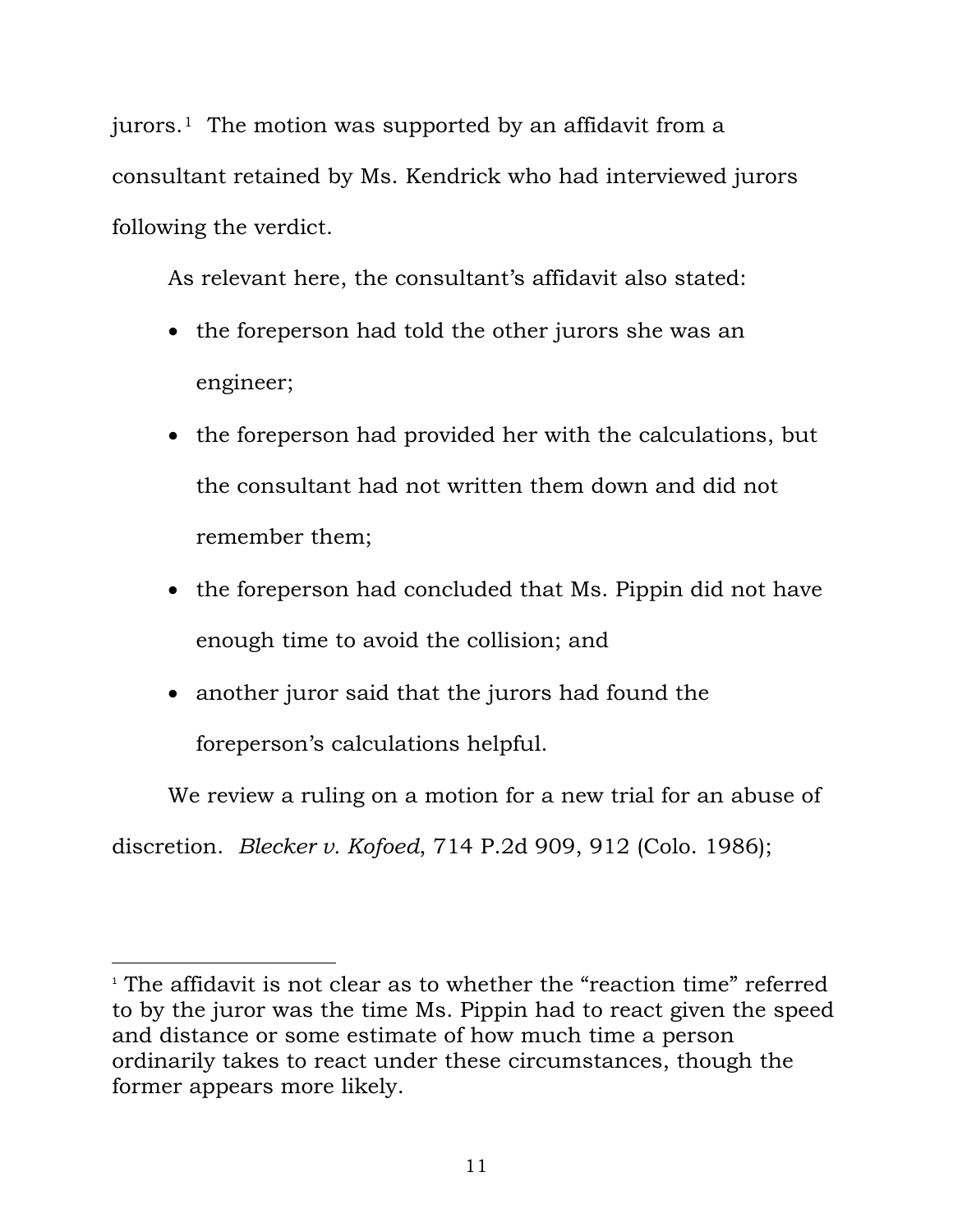*Mahan v. Capitol Hill Internal Medicine P.C.*, 151 P.3d 685, 688 (Colo. App. 2006).

Even if we were to conclude that the consultant's affidavit alleged facts which, if true, would entitle Ms. Kendrick to a new trial, the remedy in that circumstance would be a remand for the purpose of conducting an evidentiary hearing on those allegations. *See Destination Travel, Inc. v. McElhanon*, 799 P.2d 454, 457 (Colo. App. 1990). Thus, the question before us is whether a hearing on the motion is required.

The district court has broad discretion in determining whether a hearing is warranted on allegations of juror misconduct. *People v. Mollaun*, 194 P.3d 411, 416 (Colo. App. 2008). Thus, we will conclude that the district court erred in not conducting a hearing only if we discern that it abused its discretion. *Id*. An examination of an allegation that jurors considered outside information – such as that presented in this case – typically involves a mixed question of law and fact. We defer to the district court's findings of historical fact if supported by competent evidence, but review de novo its legal conclusions. *People v. Harlan*, 109 P.3d 616, 624 (Colo. 2005).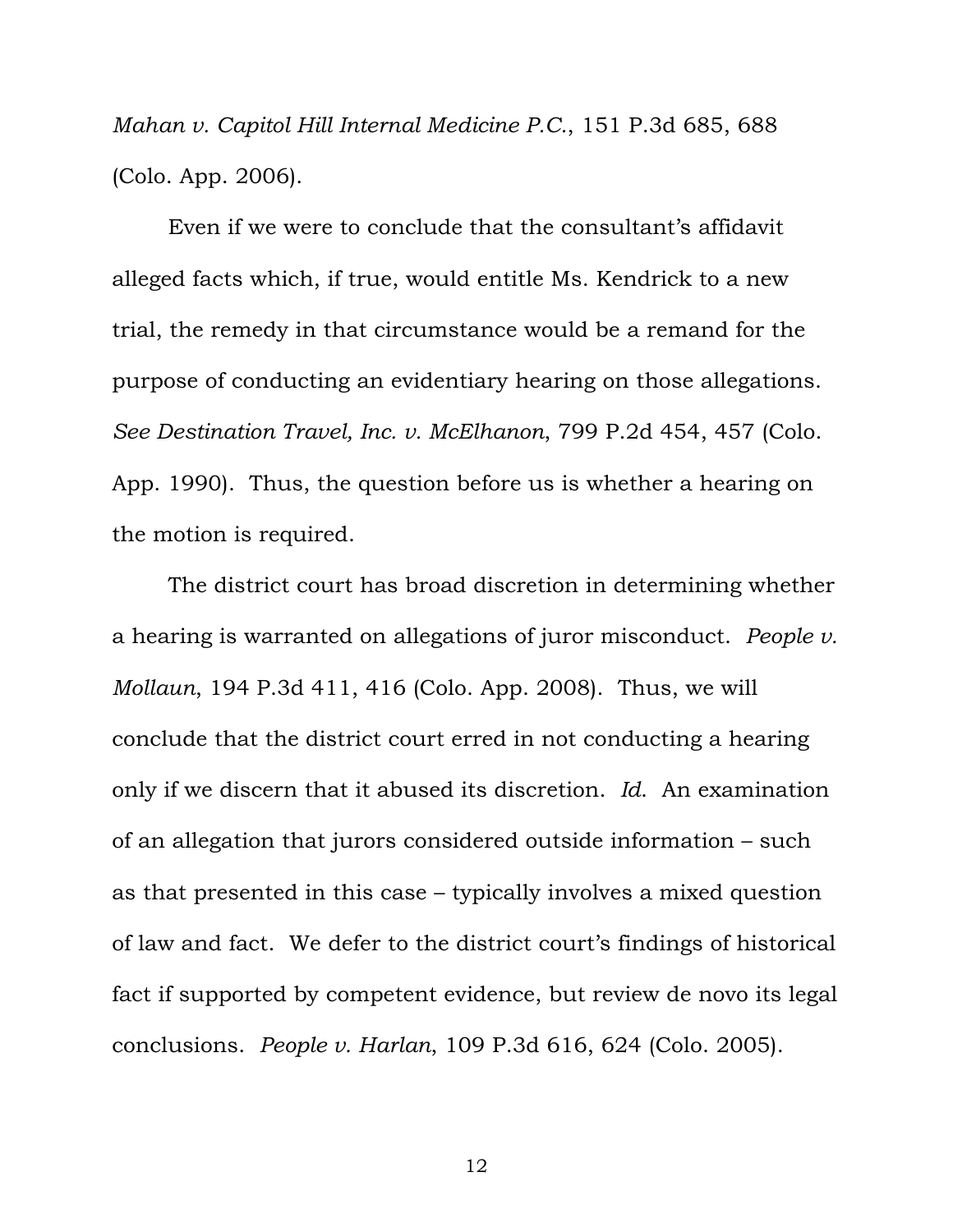The district court made no findings of fact. It essentially concluded as a matter of law that Ms. Kendrick had not alleged facts justifying relief. We are in as good a position as the district court to make that determination, and therefore our review is de novo. If we conclude that the district court erred as to this legal issue, it follows that the court abused its discretion, and we would remand for an evidentiary hearing.

CRE 606(b) limits efforts to challenge the validity of a verdict with evidence pertaining to the jury's deliberations. It provides:

Upon an inquiry into the validity of a verdict or indictment, a juror may not testify as to any matter or statement occurring during the course of the jury's deliberations or to the effect of anything upon his or any other juror's mind or emotions as influencing him to assent to or dissent from the verdict or indictment or concerning his mental processes in connection therewith. But a juror may testify about (1) whether extraneous prejudicial information was improperly brought to the jurors' attention, (2) whether any outside influence was improperly brought to bear upon any juror, or (3) whether there was a mistake in entering the verdict onto the verdict form. A juror's affidavit or evidence of any statement by the juror may not be received on a matter about which the juror would be precluded from testifying.

This rule, which applies in all civil and criminal cases, *Stewart* 

*v. Rice*, 47 P.3d 316, 321 (Colo. 2002), is broad. Its "'exclusionary

principle reaches everything which relates to the jury's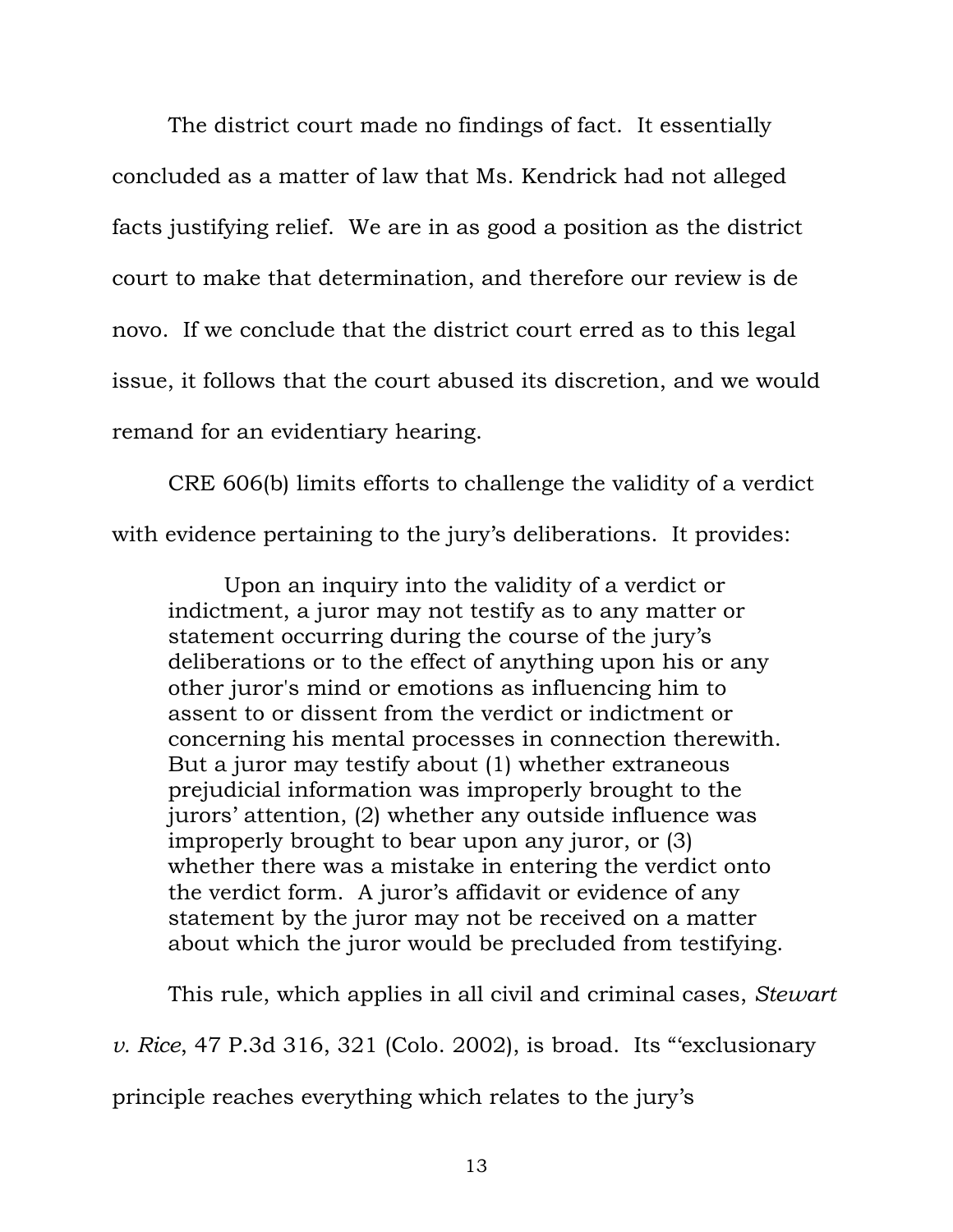deliberations, unless one of the exceptions applies.'" *Id.* (quoting

Christopher B. Mueller, *Jurors' Impeachment of Verdicts and* 

*Indictments in Federal Court Under Rule 606(b)*, 57 Neb. L. Rev. 920,

935 (1978)); *accord Mollaun*, 194 P.3d at 416.

"The first half of the first sentence of Rule 606(b) represents the embodiment of the common law tradition of protecting and preserving the integrity of jury deliberations by declaring jurors generally incompetent to testify as to any matter directly pertinent to, and purely internal to, the emotional or mental processes of the jury's deliberations."

*Stewart*, 47 P.3d at 321-22 (quoting Arthur Best et al., *Colorado Evidence: 2001 Courtroom Manual* 137 (2000)).

"CRE 606(b) has three fundamental purposes: to promote finality of verdicts, shield verdicts from impeachment, and protect jurors from harassment and coercion." *Id.* at 322; *accord Mollaun*, 194 P.3d at 416; *Simpson v. Stjernholm*, 985 P.2d 31, 35 (Colo. App. 1998); *see also* 3 Christopher B. Mueller & Laird C. Kirkpatrick, *Federal Evidence* § 6:20, at 115 (3d ed. 2007) (stating that the policies behind Fed. R. Evid. 606(b), which is substantially similar to CRE 606(b), are protecting the privacy of jury deliberations and ensuring that such deliberations remain free and frank).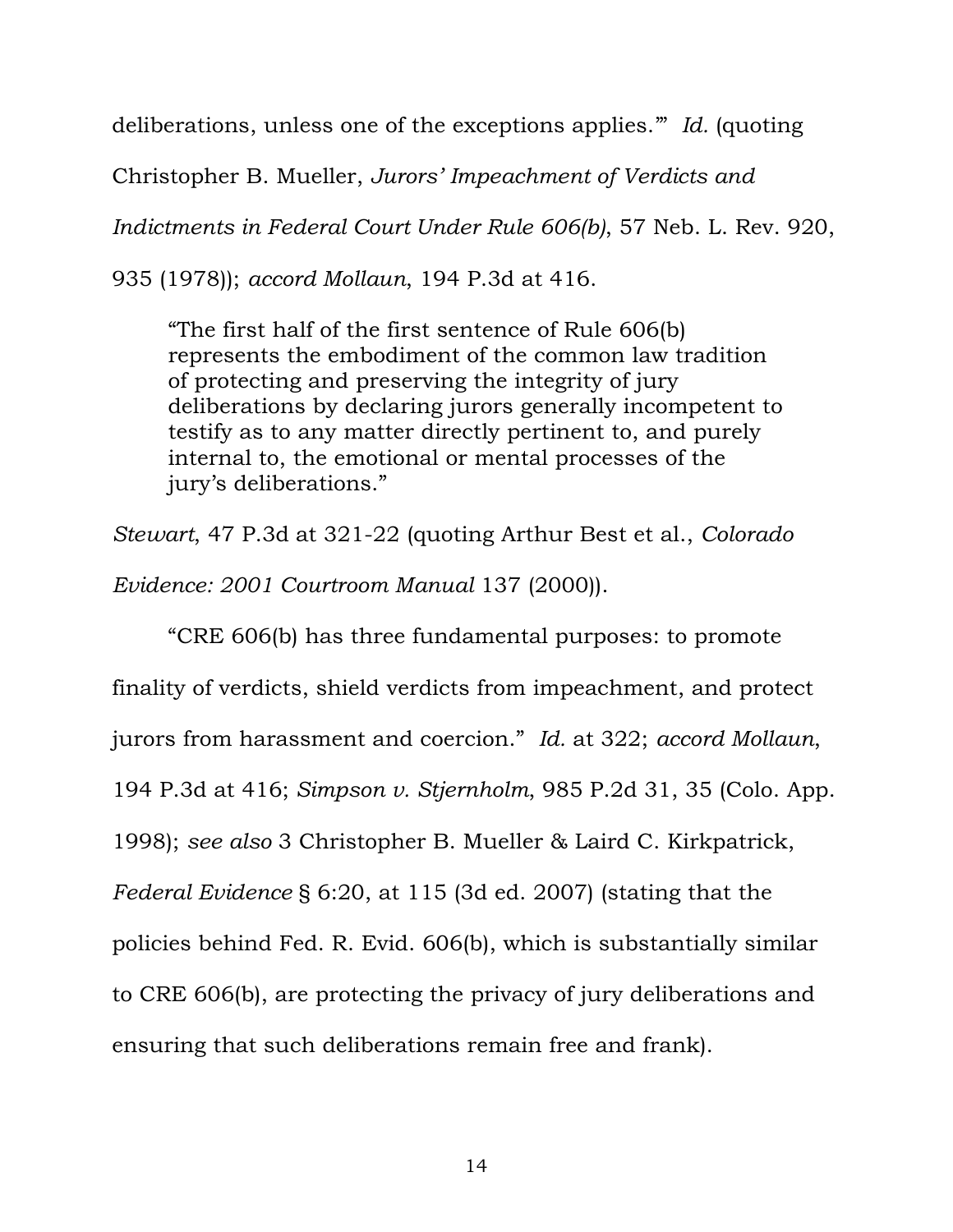Where a party seeks a new trial on the basis of a jury's exposure to extraneous prejudicial information, that party must establish at the outset that such information was before the jury. *Harlan*, 109 P.3d at 624. Ms. Pippin argues that Ms. Kendrick failed to meet this burden because the consultant's affidavit is hearsay. We note, however, that affidavits by nonjurors attesting to jurors' statements regarding exposure to extraneous prejudicial information have been found sufficient to require a hearing. *See, e.g.*, *Destination Travel*, 799 P.2d at 455-57; *see also United States v. Benally*, 546 F.3d 1230, 1232 (10th Cir. 2008) (considering a defense investigator's affidavit, but concluding that it did not allege any matter as to which the court could permissibly inquire). We need not resolve this issue, however, because even assuming we may consider the consultant's affidavit, we conclude that it does not demonstrate that extraneous prejudicial information may have been before the jury.

In reaching this conclusion, we consider only those allegations in the affidavit which relate directly to the nature of the information. We do not consider those allegations which concern what use the jurors may have made of the information or the jurors'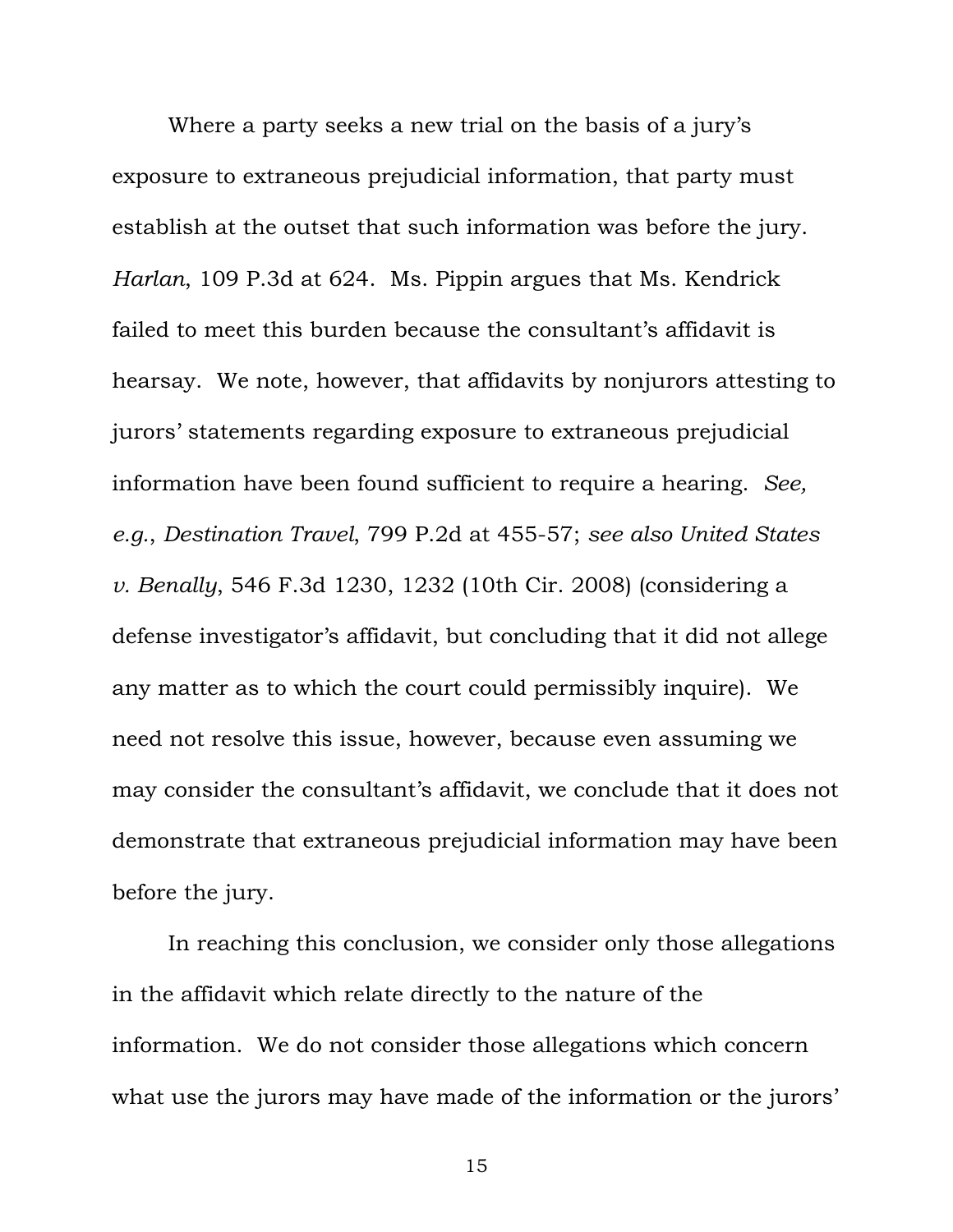deliberations and mental processes generally. *Harlan*, 109 P.3d at 625; *Ravin v. Gambrell*, 788 P.2d 817, 820 (Colo. 1990); *Mollaun*, 194 P.3d at 416-17.

Colorado appellate decisions concluding that extraneous prejudicial information was before juries have concerned (1) information obtained from outside the jury room which could have encouraged a jury to decide the case on some improper basis, *see Harlan*, 109 P.3d at 624-33 (passages from a Bible brought into the jury room by one or more jurors); *Ravin*, 788 P.2d at 819-21 (bailiff's statement that jurors could be required to deliberate for as long as two weeks); (2) information from an outside source defining a charged offense, *see Wiser v. People*, 732 P.2d 1139, 1141-43 (Colo. 1987) (definition of "burglary" from a dictionary brought into the jury room by a juror); (3) substantive information about evidence from outside sources, *see People v. Wadle*, 97 P.3d 932, 934-35 (Colo. 2004) (information from the Internet on uses of an anti-depressant drug); *T.S. v. G.G.*, 679 P.2d 118, 119-20 (Colo. App. 1984) (information from a textbook regarding DNA testing); (4) substantive information about facts contradicting facts in evidence, *see Destination Travel*, 799 P.2d at 455-57 (estimates of appropriate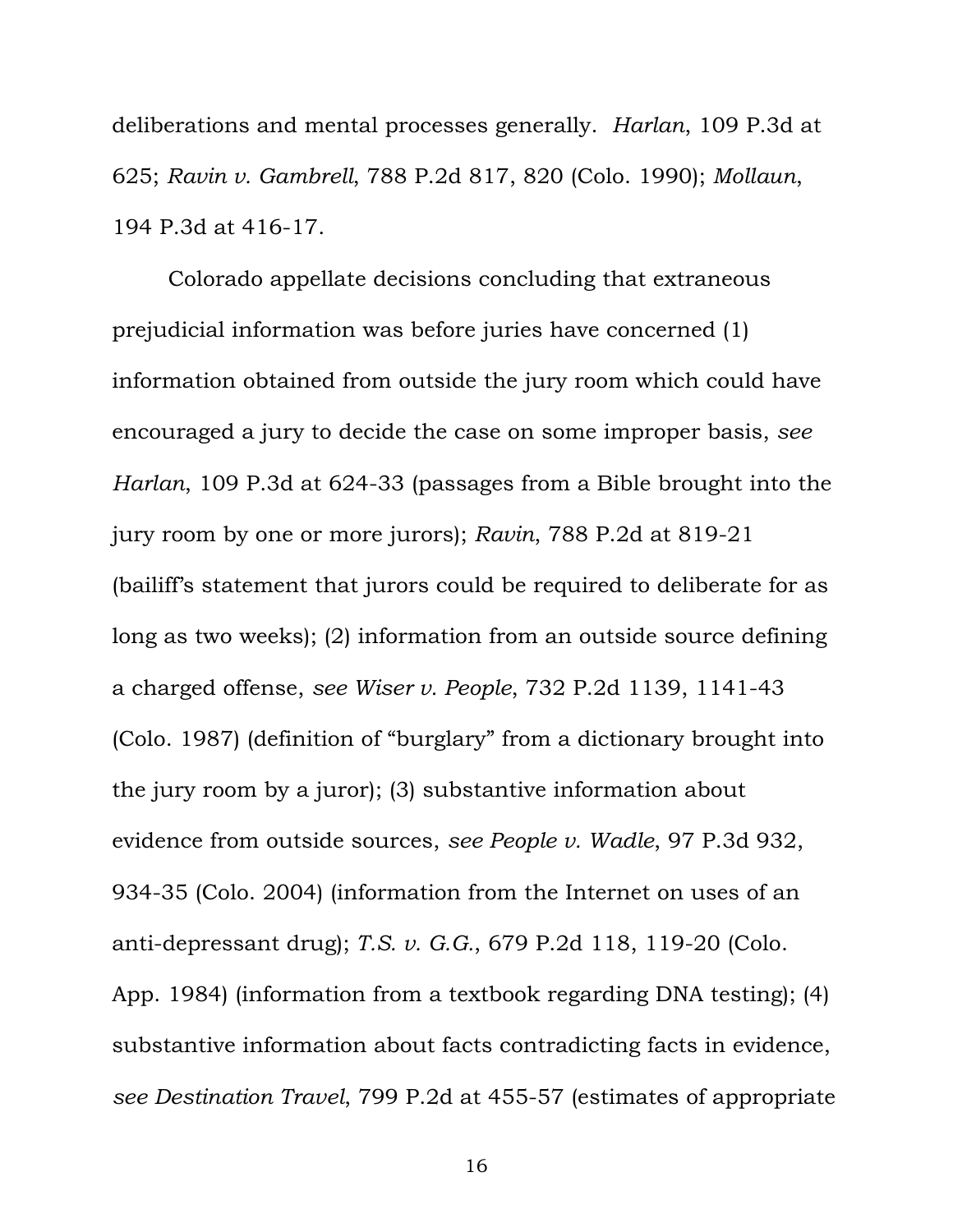salaries of the plaintiff's employees – facts necessary to the computation of damages); and (5) information about the parties or the circumstances giving rise to the case gleaned from outside sources, *see Butters v. Wann*, 147 Colo. 352, 355-58, 363 P.2d 494, 496-97 (1961) (juror independently investigated drinking habits of and license revocation proceedings involving the deceased); *Montrose Valley Funeral Home, Inc. v. Crippin*, 835 P.2d 596, 597-98 (Colo. App. 1992) (deposition testimony that had not been admitted into evidence).

This case does not involve those types of information. Rather, the allegation here is that a juror used her pre-existing, general knowledge of mathematics (and perhaps physics) to analyze the admitted evidence of relevant locations and distances and the speed of Ms. Pippin's vehicle.

The question before us, therefore, is whether a juror's pre-existing personal expertise or knowledge of a general nature – that is, not involving historical or otherwise substantive facts in the case – is extraneous information which the juror may not use or communicate to other jurors in the course of deliberations. We conclude, as have almost all courts which have considered the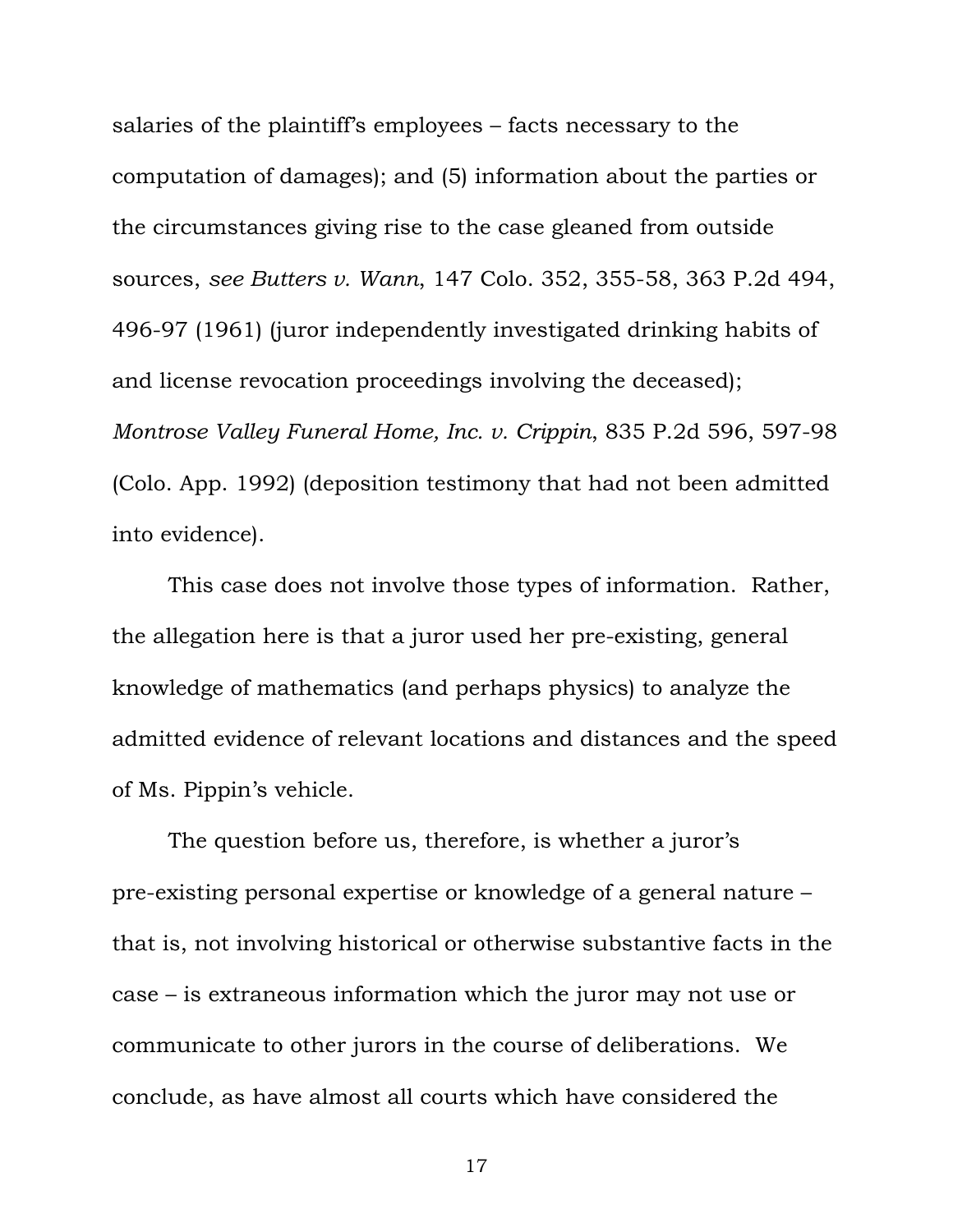issue, that it is not. *See Hard v. Burlington Northern R.R. Co.*, 870 F.2d 1454, 1460-62 (9th Cir. 1989) (juror's medical knowledge, which enabled him to interpret x-rays admitted into evidence, was not extraneous information); *State v. Aguilar*, 818 P.2d 165, 166 (Ariz. Ct. App. 1991) (medical doctor juror's knowledge of alcohol and cocaine intoxication and blackouts, which he shared with the other jurors, was not extraneous information); *Wagner v. Doulton*, 169 Cal. Rptr. 550, 551-53 (Cal. Ct. App. 1980) (diagram of accident scene by juror who was an engineer was not extraneous information where diagram was based solely on the evidence admitted at trial); *State v. DeMers*, 762 P.2d 860, 863 (Mont. 1988) (juror's knowledge about the study of bones, which was allegedly used by jurors to speculate about possible angles of bullet deflection and to assess an expert's testimony, was not extraneous information); *Meyer v. State*, 80 P.3d 447, 457-58 (Nev. 2003) (nurse juror's opinion as to likely cause of bumps on victim's head was not extraneous information); *State v. Mann*, 39 P.3d 124, 127, 132-35 (N.M. 2002) (engineer juror's calculations regarding statistical likelihood that child impaled himself on a screwdriver (the defendant's theory of defense) were not extraneous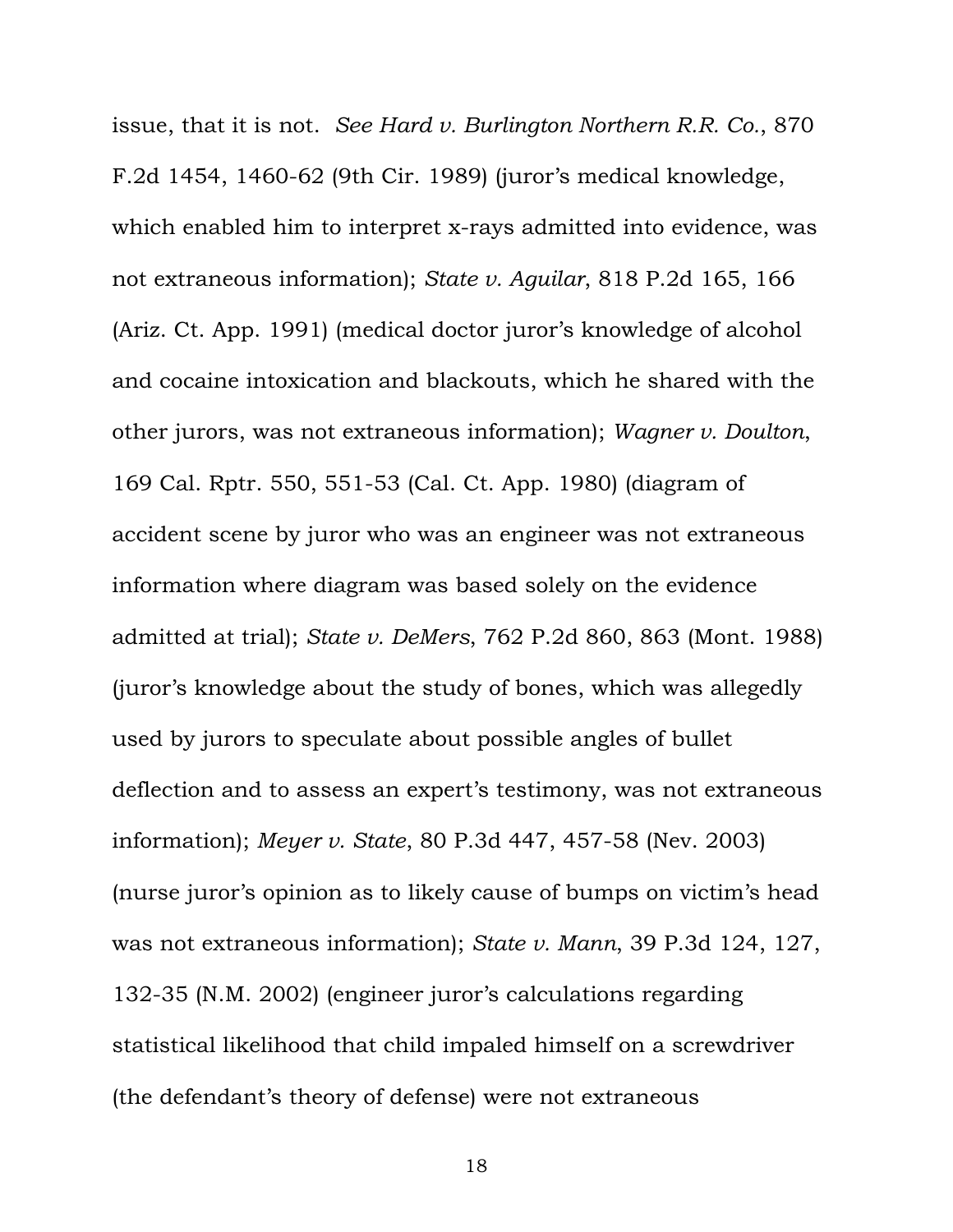information); *State v. Heitkemper*, 538 N.W.2d 561, 563-64 (Wis. Ct. App. 1995) (pharmacist juror's statements to other jurors about effect of drugs taken by witness were not extraneous information); *but see People v. Maragh*, 729 N.E.2d 701, 703-06 (N.Y. 2000) (nurse jurors' use of professional expertise in communicating opinion about victim's cause of death to other jurors constituted extraneous prejudicial information).

The courts finding no extraneous information in this circumstance reason that jurors are entitled to rely on their common sense and experience during deliberations, and that this experience necessarily includes their education and professional work. *E.g.*, *Aguilar*, 818 P.2d at 167; *DeMers*, 762 P.2d at 863; *Mann*, 39 P.3d at 132; *Heitkemper*, 538 N.W.2d at 563-64; *see also In re Malone*, 911 P.2d 468, 486 (Cal. 1996) ("It is not improper for a juror, regardless of his or her educational or employment background, to express an opinion on a technical subject, so long as the opinion is based on the evidence at trial."). We agree with this reasoning. Jurors are not automatons. It is neither reasonable nor desirable to expect that they will assess evidence without regard to their own pre-existing knowledge of general application. *See*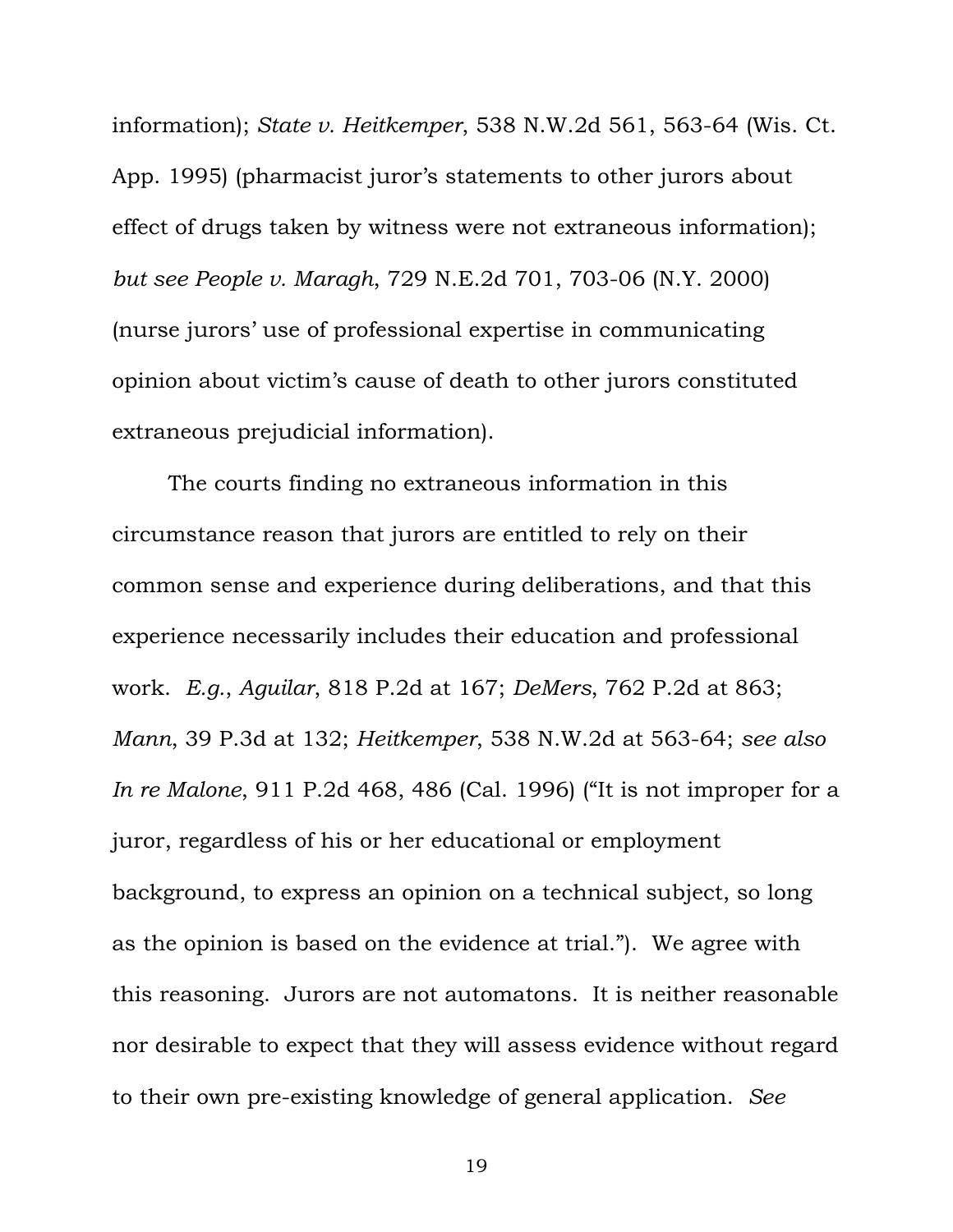*generally* Michael B. Mushlin, *Bound and Gagged: The Peculiar Predicament of Professional Jurors*, 25 Yale L. & Pol'y Rev. 239 (Spring 2007). Therefore, while a juror may not communicate to other jurors personal knowledge of the parties or of historical or otherwise substantive facts pertaining specifically to the case that are not in evidence, a juror may use his or her particular preexisting knowledge of general application in evaluating the evidence. To the extent a party is concerned that specialized knowledge could be employed by jurors to evaluate the evidence, the time for determining whether a juror possesses such knowledge is during voir dire, not after the verdict. *See Hard*, 870 F.2d at 1461.

Here, the juror in question did no more than apply her generally applicable, pre-existing knowledge to the evidence. She did not introduce any new historical fact, nor is it alleged that she consulted any outside source of information. Therefore, the allegations of the consultant's affidavit did not set forth facts falling within the extraneous prejudicial information exception in Rule 606(b).

We are not persuaded to the contrary by the division's holding in *Destination Travel*, the case on which Ms. Kendrick relies most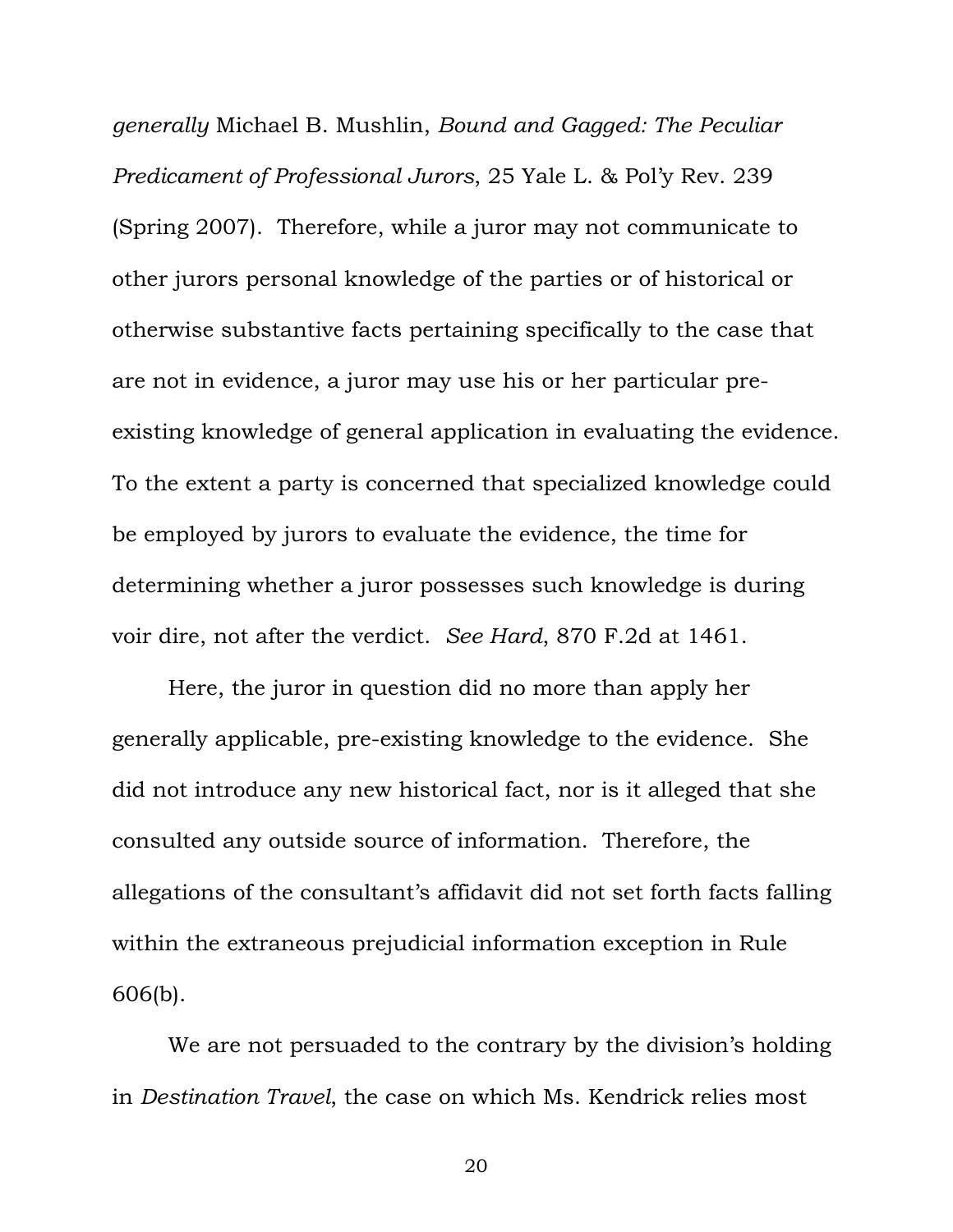heavily. In that case, the plaintiff introduced evidence of the monthly salaries of its employees as part of its effort to prove damages. A juror told the other jurors, based on his prior business experience, what he believed the appropriate salaries for those employees were. The division concluded that the juror's information was not general knowledge and did not come from evidence introduced at trial. *Destination Travel*, 799 P.2d at 457.

We question whether *Destination Travel* was correctly decided, as the juror in that case merely applied his pre-existing knowledge to the evidence. In any event, we decline to extend the reasoning of that case to the facts here. In contrast to the juror in *Destination Travel*, the juror in this case made calculations based on evidence introduced at trial and knowledge not relating specifically to the facts, but of a nature applicable to an infinite variety of factual circumstances. We perceive nothing about such an analysis which undermines the adversarial system of justice or the right to a fair and impartial jury.

In sum, we conclude that the district court did not abuse its discretion in declining to conduct a hearing on Ms. Kendrick's motion or in denying that motion.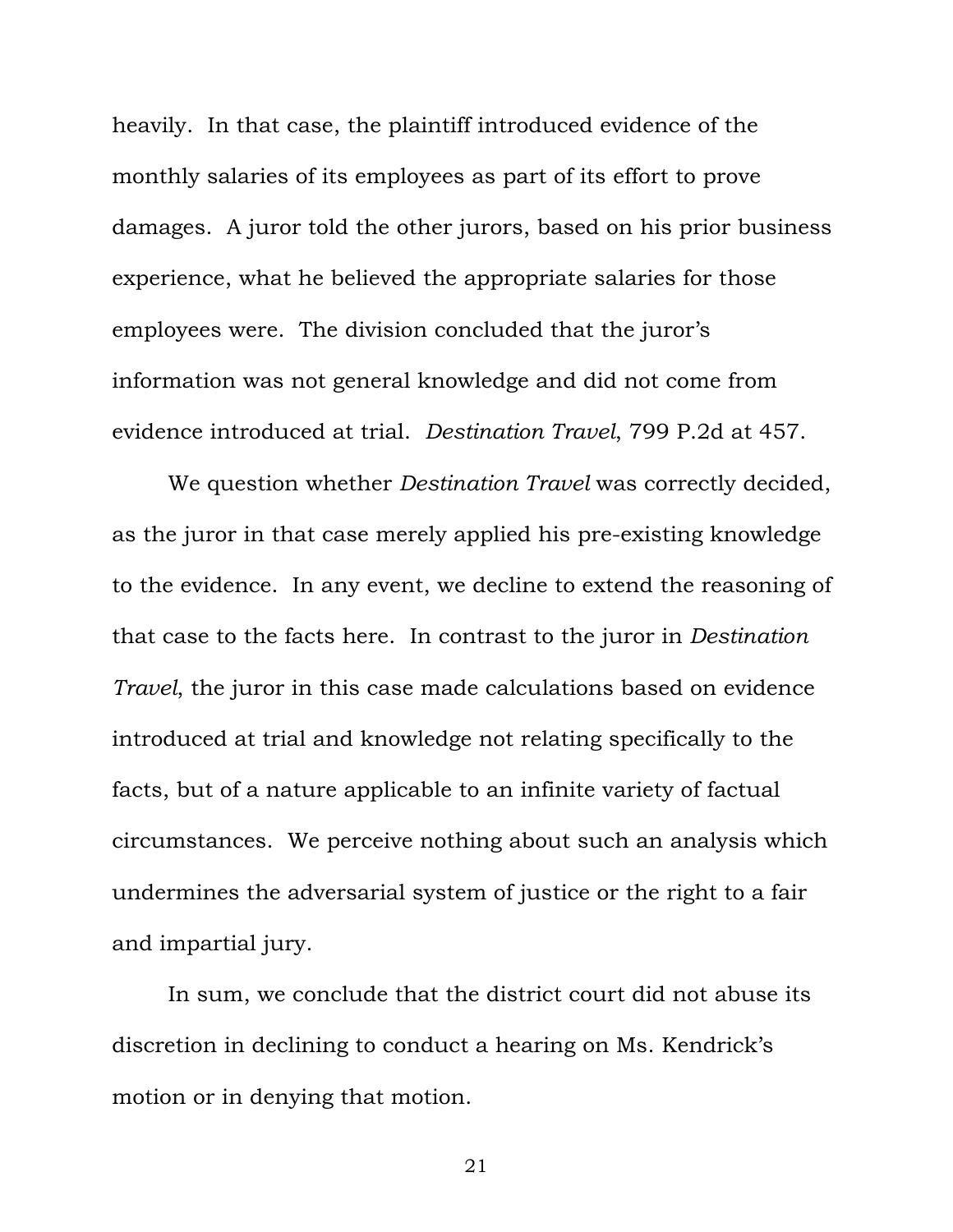#### D. Voir Dire

Ms. Kendrick also contends that the district court deprived her of her fundamental right to a fair and impartial jury by unduly limiting the time for her counsel to conduct voir dire. We are not persuaded.

The purpose of voir dire is to allow the court and the parties to select as fair and impartial a jury as possible. *Oglesby v. Conger*, 31 Colo. App. 504, 506-07, 507 P.2d 883, 885 (1972). One's right to an impartial jury does not require, however, that counsel be granted unlimited voir dire examination. *People v. O'Neill*, 803 P.2d 164, 169 (Colo. 1990). The district court, in the interests of judicial economy, "may reasonably limit the time available to the parties or their counsel for juror examination." C.R.C.P. 47(a)(3). The court is vested with considerable discretion to limit the length of questioning, and we will not disturb its decisions concerning the scope of voir dire absent a showing of an abuse of discretion. *People v. Reaud*, 821 P.2d 870, 871 (Colo. App. 1991).

The district court allotted thirty minutes per side for voir dire. Ms. Kendrick provides no explanation why this amount of time was insufficient. This was a relatively simple negligence case involving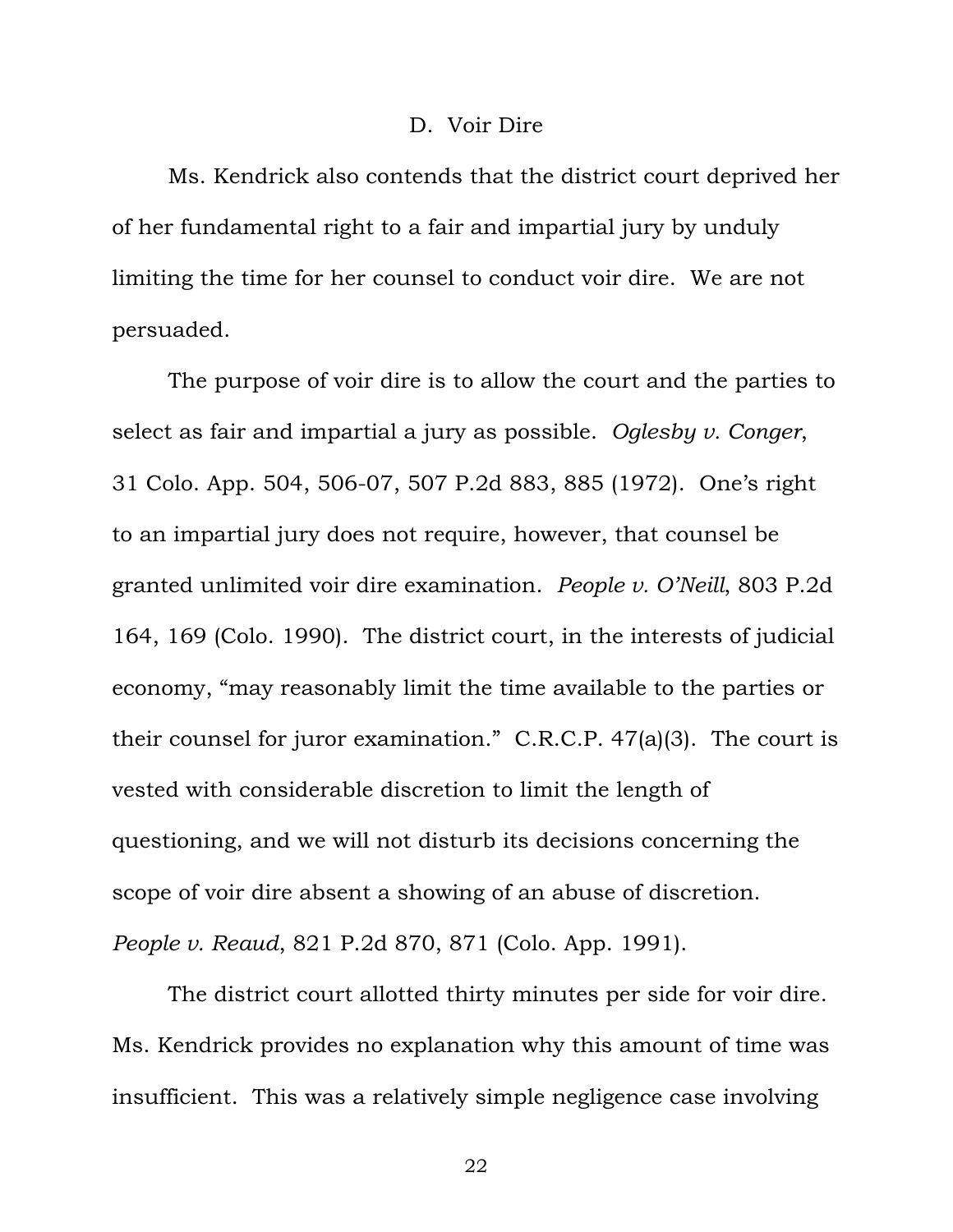one claim and two parties. We perceive nothing about the issues in the case which rendered thirty minutes per side inadequate to determine whether the potential jurors could fairly resolve them. *See Luera v. Snyder*, 599 F. Supp. 1459, 1463-64 (D. Colo. 1984) (no abuse of discretion in limiting voir dire to twenty minutes per side); *People v. Rudnick*, 878 P.2d 16, 21 (Colo. App. 1993).

The judgment is affirmed.

JUDGE RUSSEL concurs.

JUDGE CONNELLY dissents.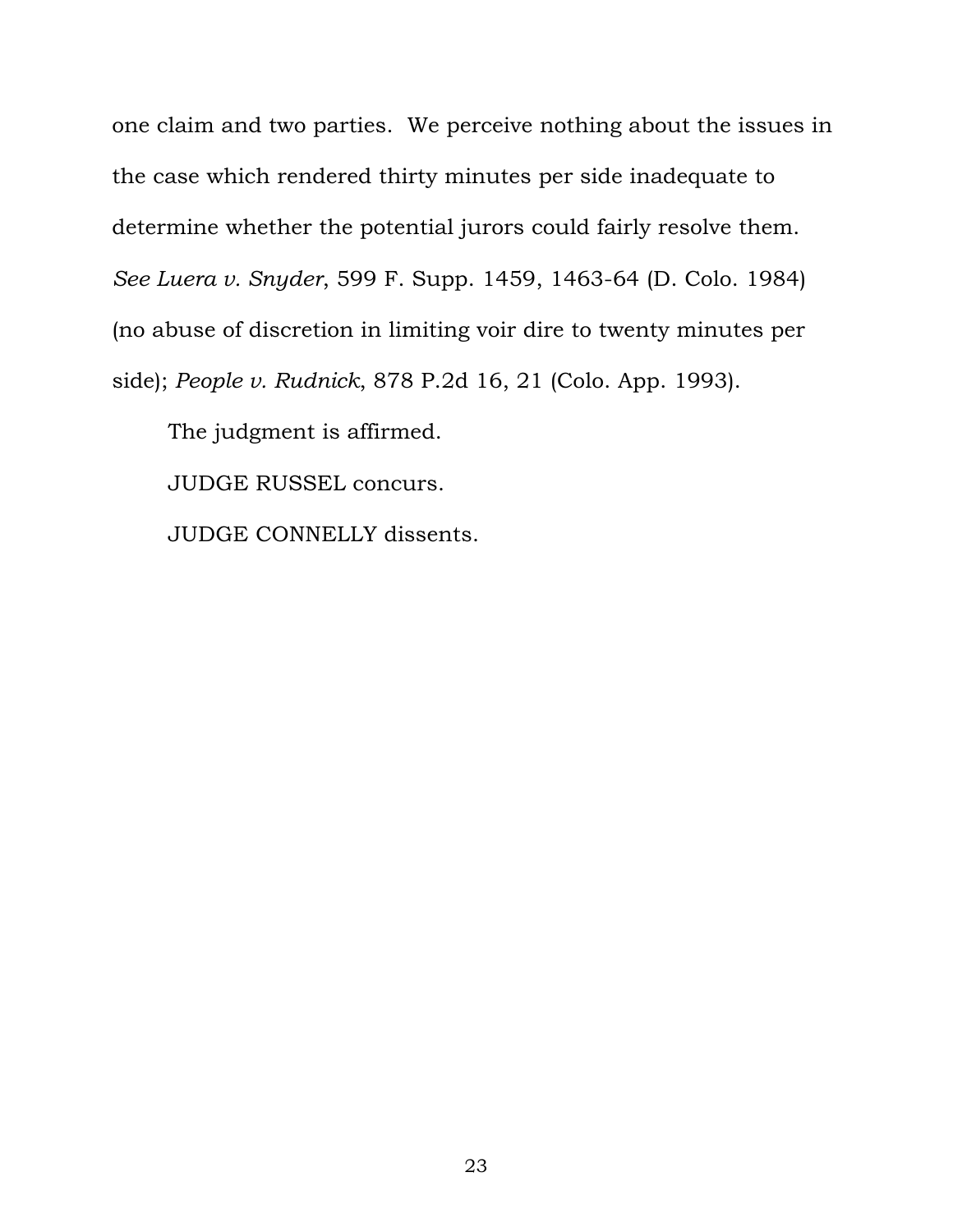JUDGE CONNELLY dissenting.

The undisputed facts – defendant's truck hurdled a median onto the wrong side of the road and crashed into plaintiff's lawfully stopped car – rendered defendant presumptively negligent. Under Colorado's unusually robust version of res ipsa loquitur ("the thing speaks for itself"), defendant should have shouldered the burden of persuading the jury that she was not negligent. Because the trial court denied plaintiff a res ipsa instruction, we should order a new trial.

The elements of res ipsa are: "(1) the event is the kind that ordinarily does not occur in the absence of negligence; (2) other responsible causes, including the conduct of plaintiff and third persons, are sufficiently eliminated by the evidence; and (3) the indicated negligence is within the scope of the defendant's duty to the plaintiff." *Stone's Farm Supply, Inc. v. Deacon*, 805 P.2d 1109, 1114 n.10 (Colo. 1991) (*Deacon*). Colorado law is "clear that when a plaintiff introduces sufficient evidence to establish the presumption of negligence embodied in the doctrine of res ipsa loquitur, the trial court must instruct the jury as to the nature and effect of that doctrine." *Ravin v. Gambrell*, 788 P.2d 817, 822 (Colo. 1990).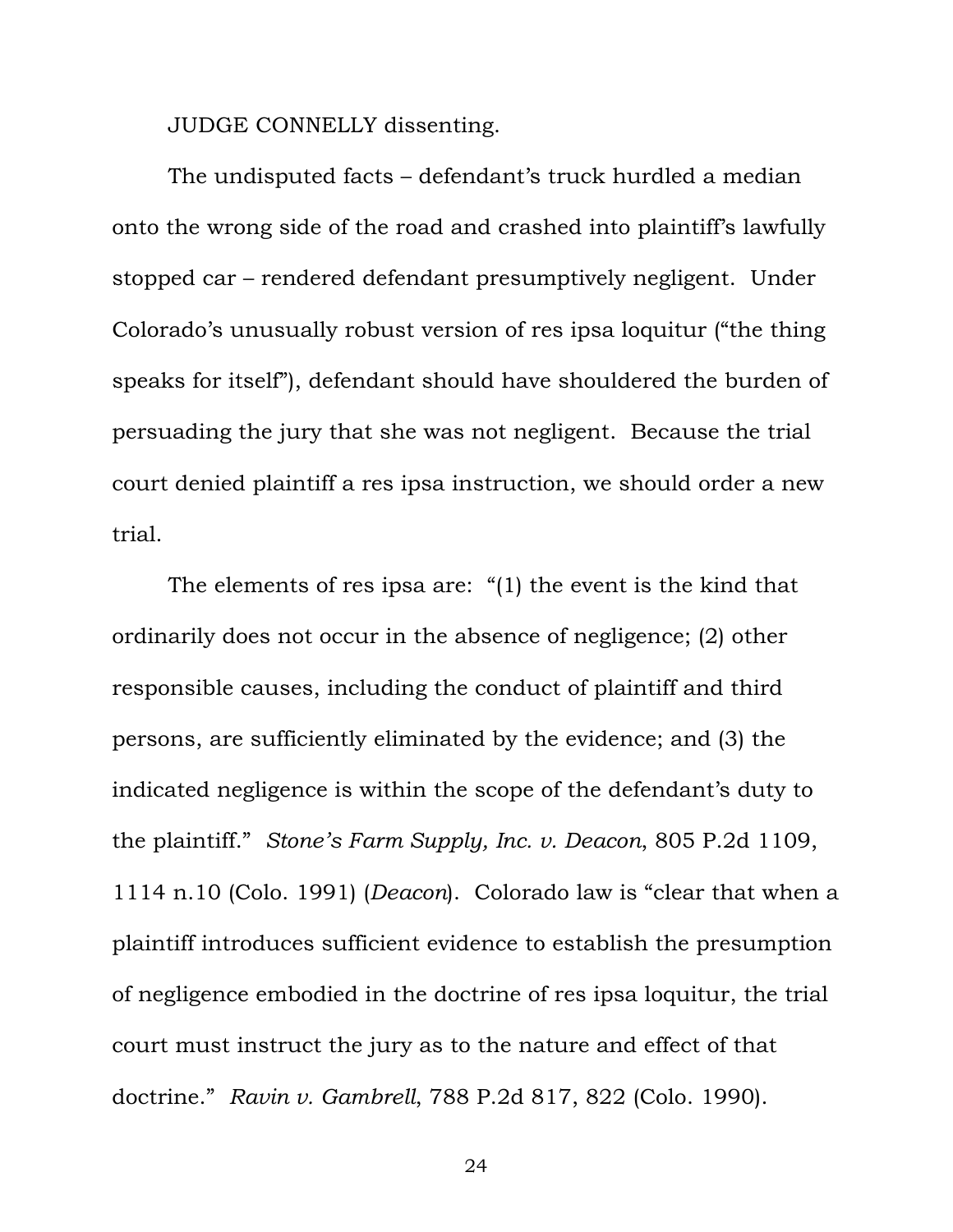Colorado applies this res ipsa presumption to "require[] the defendant to prove by a preponderance of the evidence that [s]he was not negligent." *Deacon*, 805 P.2d at 1114 n.10; *but cf*. CRE 301(presumptions generally shift only the burden of production); *see Ochoa v. Vered*, \_\_\_ P.3d \_\_\_, \_\_\_, 2009 WL 1012947, at \*7 (Colo. App. No. 06CA2134, Apr. 16, 2009) (despite "tension between *Deacon* and Rule 301," *Deacon* is controlling). Colorado is one of only a few states to "treat res ipsa loquitur as imposing the burden of proof upon the defendant." Restatement (Second) of Torts § 328D, cmt. m (1965); *see Prosser and Keeton on Torts* § 40, at 258- 59 (5th ed. 1984) (listing Colorado as one of only three states that "have gone further" than others by shifting burden of proof).

The doctrine specifically has been applied to certain types of automobile accidents. For example, the law generally presumes negligence of defendants driving on the wrong side of the road. *Trione v. Mike Wallen Standard, Inc.*, 902 P.2d 454, 459-60 (Colo. App. 1995); CJI-Civ. 4th 11:10 (2008). The same presumption may arise when a driver's vehicle following another in close proximity hits the other vehicle in the rear. *Iacino v. Brown*, 121 Colo. 450, 454, 217 P.2d 266, 268 (1950); CJI-Civ. 4th 11:12 (2008).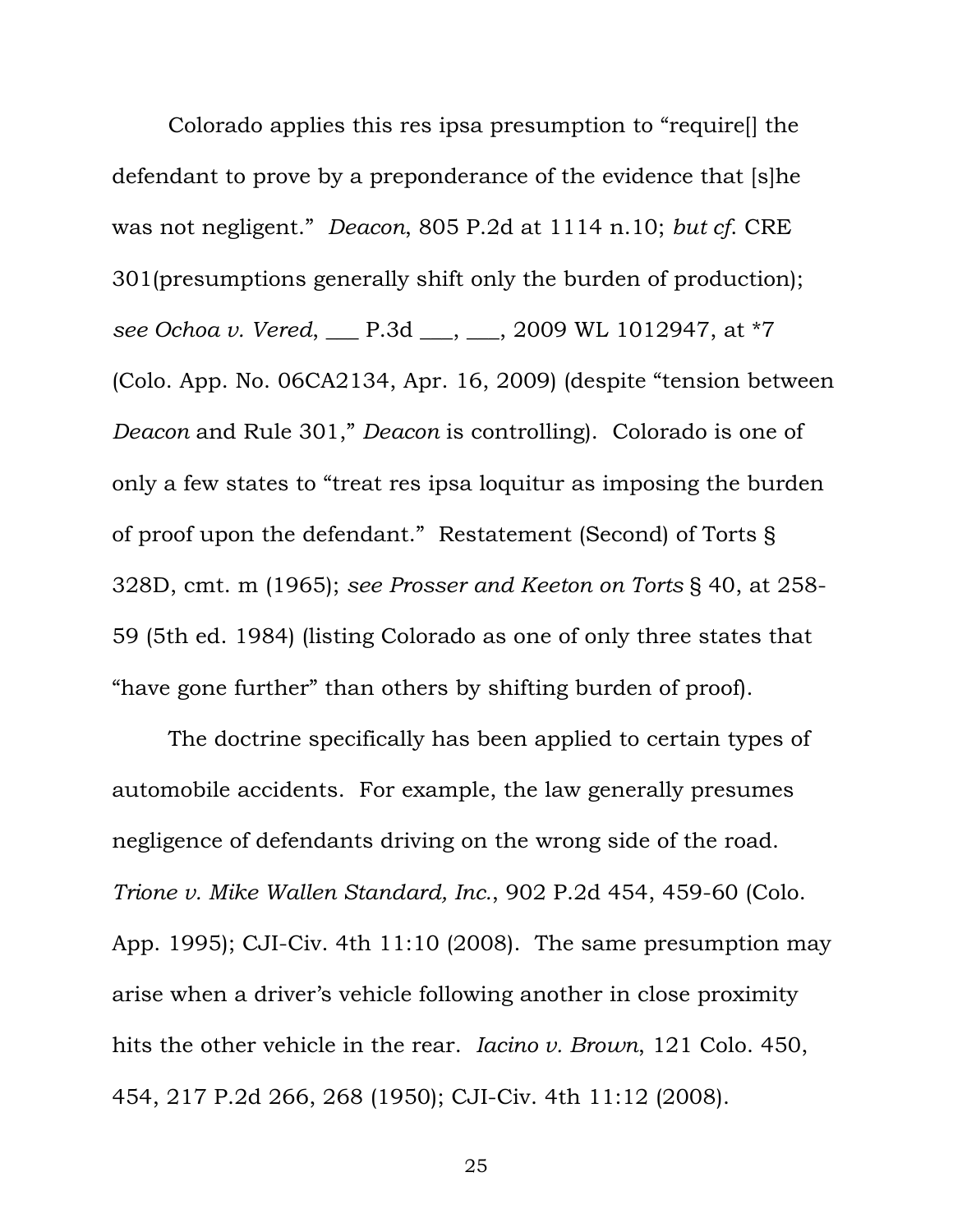The res ipsa doctrine is neither limited to nor automatic in rear-end and wrong-way collisions. That the doctrine is not limited to those types of cases is shown by *Eddy v. McAninch*, 141 Colo. 223, 230, 347 P.2d 499, 503-04 (1959) (holding a presumption of negligence arose where the defendant's brakes failed, causing him to run a red light and hit a car making a lawful turn). That the doctrine is not automatic in those types of cases is shown by *Bettner v. Boring*, 764 P.2d 829, 832-35 (Colo. 1988) (holding the appropriateness of a rear-end collision instruction "can be determined satisfactorily only on a case by case basis" and instruction was not warranted "on the particular facts" of the case).

The right to an instruction thus turns not on shoehorning the case into a recurring fact pattern but rather on whether particular facts give rise to a res ipsa presumption. There must be "evidence 'which, when viewed in a light most favorable to the plaintiff, establishes that the existence of each element of that doctrine is more probable than not' to establish a prima facie case of res ipsa loquitur." *Ravin*, 788 P.2d at 822 (quoting *Holmes v. Gamble*, 655 P.2d 405, 409 (Colo. 1982)). I would conclude plaintiff produced ample evidence on all three res ipsa elements.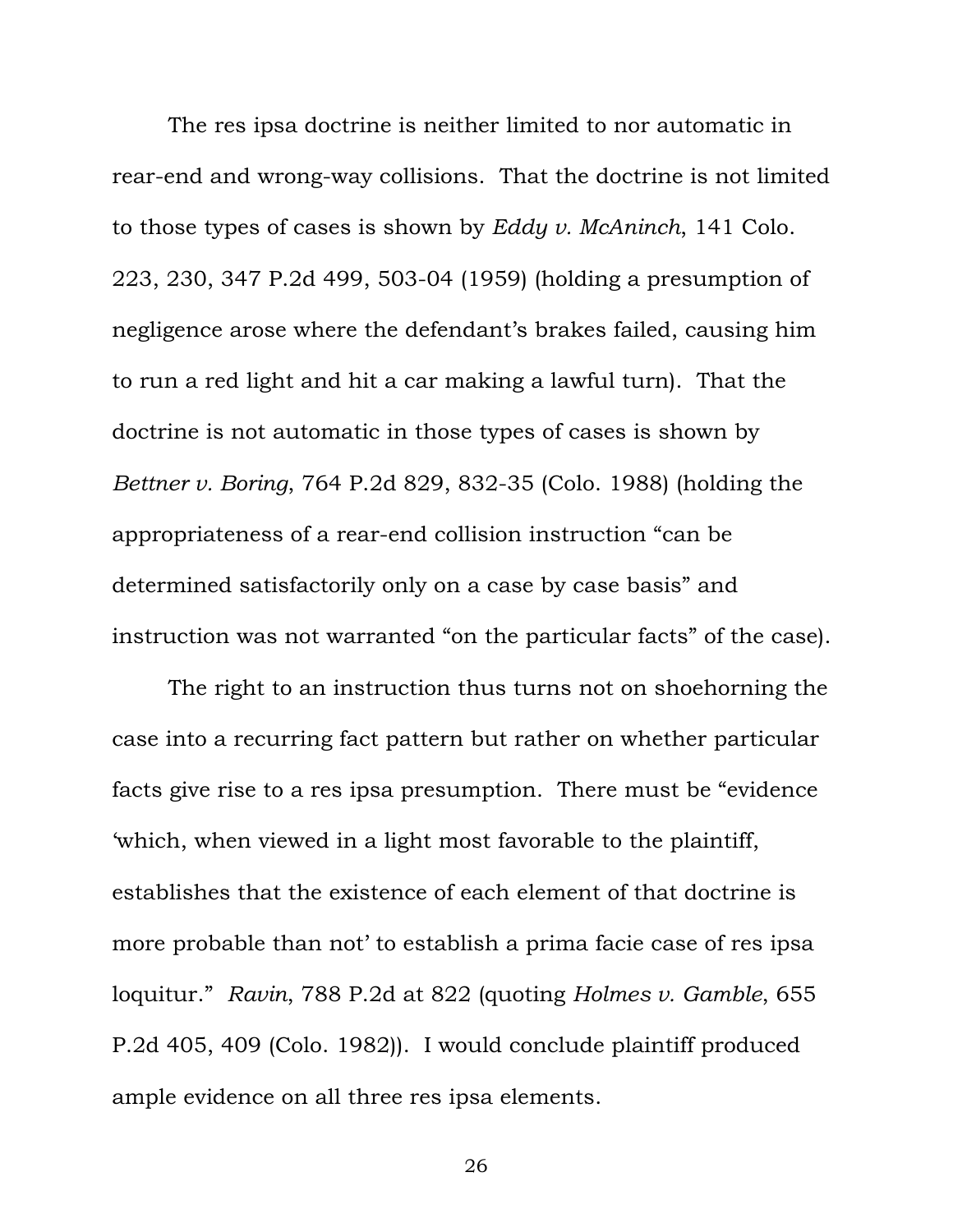The first res ipsa element – that the accident be one that does not "ordinarily" occur without negligence, *Deacon*, 805 P.2d at 1114 n.10; *Ravin*, 788 P.2d at 822 – is easily satisfied here. Ordinarily, cars do not hurdle medians onto the wrong side of the road and crash into lawfully stopped vehicles without driver fault. And there is no dispute as to the third element: defendant owed a duty of care to plaintiff and other drivers on the road that morning.

The only real dispute involves the second element of whether "other responsible causes, including the conduct of plaintiff and third persons, are sufficiently eliminated by the evidence." *Deacon*, 805 P.2d at 1114 n.10. To satisfy this second element, a "plaintiff need not eliminate every possible cause other than the defendant's negligence." *Ravin*, 788 P.2d at 822. Res ipsa in this context is, after all, a burden-shifting presumption and not a directed verdict. The relevant inquiry is whether the evidence viewed most favorably to plaintiff supports a "prima facie" conclusion, *id*., that "defendant's negligence was the more probable explanation" for the accident. *Minto v. Sprague*, 124 P.3d 881, 886 (Colo. App. 2005) (citing *Montgomery Elevator Co. v. Gordon*, 619 P.2d 66 (Colo. 1980)).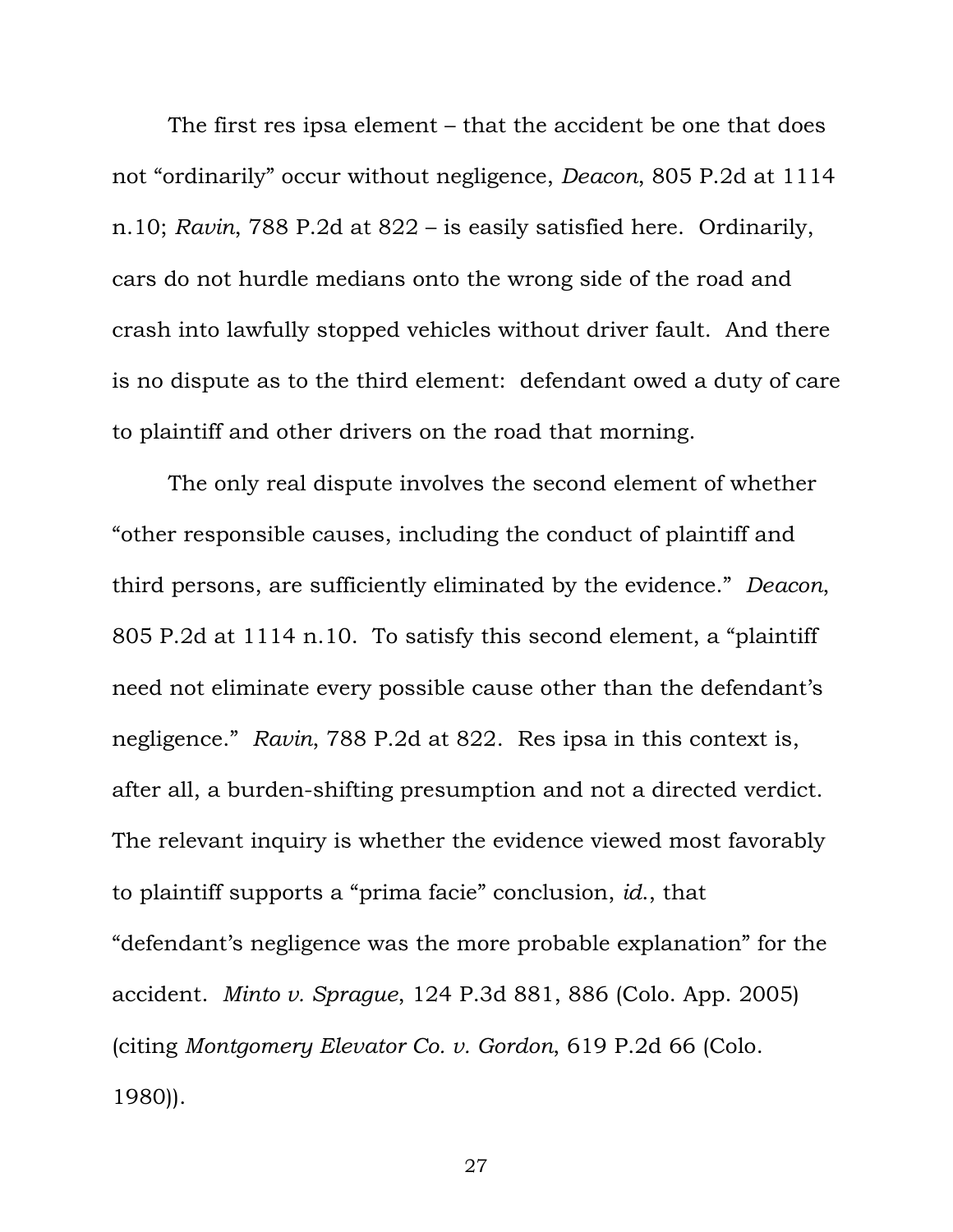The prima facie evidence viewed most favorably to plaintiff sufficiently eliminated causes other than defendant's negligence. Indeed, the only contrary evidence was defendant's own testimony that she encountered unexpectedly icy conditions on a snowy winter morning. Defendant was entitled to present this theory to the jury – and perhaps even entitled to the "sudden emergency" instruction – but her uncorroborated testimony did not defeat plaintiff's prima facie entitlement to a res ipsa instruction.

In my view, the majority applies the second element too strictly. While the evidence must "sufficiently eliminate" other possible causes, the case law makes clear the emphasis is on the adverb rather than verb: to be "sufficient," a plaintiff's prima facie proof "need not eliminate every possible cause other than the defendant's negligence." *Ravin*, 788 P.2d at 822.

I view the undisputed facts of the present case as analogous to the cases, distinguished by the majority, requiring a res ipsa instruction. Among those cases is *Eddy v. McAninch*, where the supreme court held that "a presumption arises that the failure of the brakes to operate resulted from a want of due care on the part of the defendant," but that the defendant's evidence, "if believed by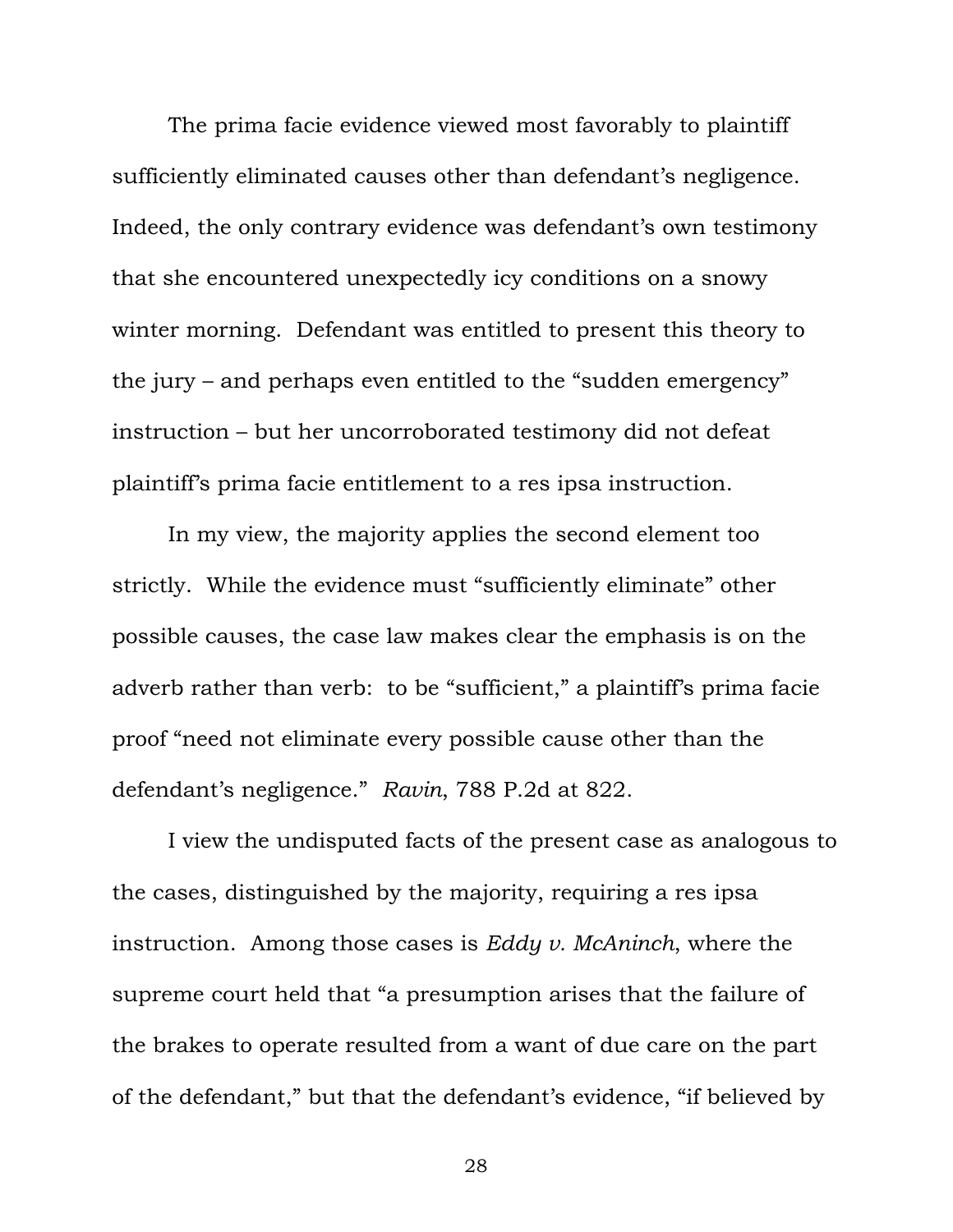the jury, was sufficient to overcome the presumption of negligence." 141 Colo. at 230-31, 347 P.2d at 503-04; *see also Trione*, 902 P.2d at 459-60 (trial court erred in not giving tendered presumption instruction where towed vehicle swerved into oncoming traffic).

Conversely, I view the cases relied on by the majority as distinguishable. In *Bettner v. Boring*, the presumption was not warranted where the defendant's car veered off a highway, slid into a field, and hit the plaintiff's car that itself had slid off the highway into the field. 764 P.2d at 832-35. Also, a "semitractor-trailer had turned over and was blocking part of the highway." *Id*. at 830-31. There was, in short, unrebutted evidence (including the plaintiff's own experience sliding off the same road) providing a non-negligent explanation for the accident. Nor am I persuaded by the majority's reliance on *Devenyns v. Hartig*, 983 P.2d 63 (Colo. App. 1998). The division there did question whether a former version of the wrongside of the road instruction applied where ice caused a defendant's car to spin out of control. *Id*. at 70. The division ultimately held, however, that the plaintiff's tendered instruction was legally incorrect because it was not limited to a presumption but would have *required* the jury to find negligence. *Id*.